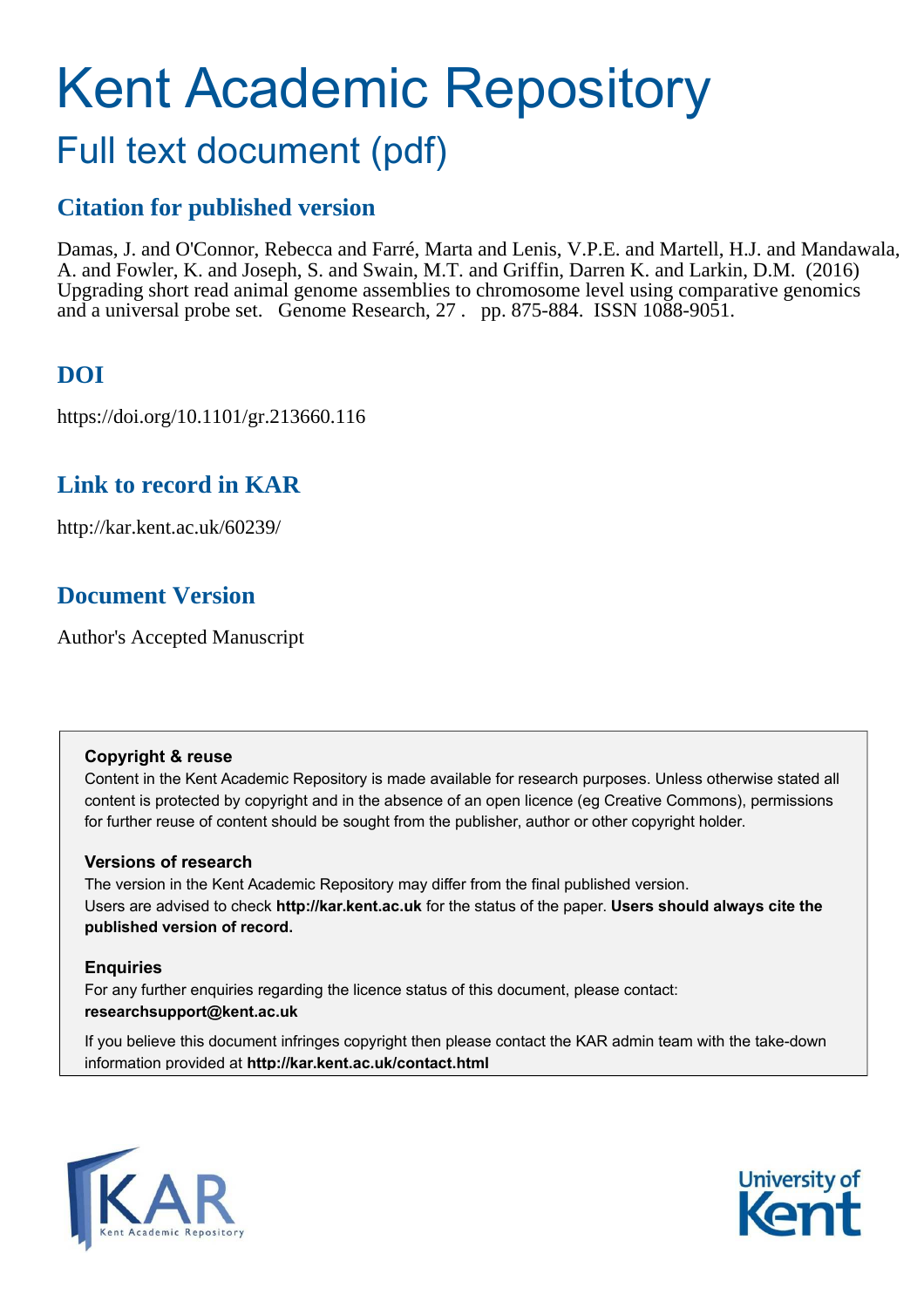| $\mathbf{1}$   | Upgrading short read animal genome assemblies to chromosome level using                                                                                     |
|----------------|-------------------------------------------------------------------------------------------------------------------------------------------------------------|
| $\overline{c}$ | comparative genomics and a universal probe set                                                                                                              |
| 3              |                                                                                                                                                             |
| 4              | Joana Damas <sup>1*</sup> , Rebecca O'Connor <sup>2*</sup> , Marta Farré <sup>1</sup> , Vasileios Panagiotis E. Lenis <sup>3</sup> , Henry J.               |
| 5              | Martell <sup>2</sup> , Anjali Mandawala <sup>2,4</sup> , Katie Fowler <sup>4</sup> , Sunitha Joseph <sup>2</sup> , Martin T. Swain <sup>3</sup> , Darren K. |
| 6              | Griffin <sup>2**</sup> , Denis M. Larkin <sup>1**</sup>                                                                                                     |
| 7              |                                                                                                                                                             |
| 8              | <sup>1</sup> Department of Comparative Biomedical Sciences, Royal Veterinary College, Royal College                                                         |
| 9              | Street, University of London, London, NW1 0TU, UK                                                                                                           |
| 10             | <sup>2</sup> School of Biosciences, University of Kent, Canterbury, CT2 7NY, UK                                                                             |
| 11             | <sup>3</sup> Institute of Biological, Environmental and Rural Sciences, Aberystwyth University,                                                             |
| 12             | Aberystwyth, SY23 3DA, UK                                                                                                                                   |
| 13             | <sup>4</sup> School of Human and Life Sciences, Canterbury Christ Church University, Canterbury, CT1                                                        |
| 14             | 1QU, UK                                                                                                                                                     |
| 15             |                                                                                                                                                             |
| 16             |                                                                                                                                                             |
| 17             | *Joint first authors                                                                                                                                        |
| 18             | **Joint last authors                                                                                                                                        |
| 19             |                                                                                                                                                             |
| 20             | <sup>§</sup> Corresponding author: Denis M. Larkin, Department of Comparative Biomedical Sciences,                                                          |
| 21             | Royal Veterinary College, Royal College Street, NW1 0TU, London, UK. Phone number:                                                                          |
| 22             | +44-207-121-1906. E-mail: dlarkin@rvc.ac.uk                                                                                                                 |
| 23             |                                                                                                                                                             |
| 24             | Running title: Building chromosome-level assemblies for animals                                                                                             |
| 25             |                                                                                                                                                             |
| 26             | Keywords: de novo assembly, avian chromosome assembly, evolutionary breakpoint                                                                              |
| 27             | regions, peregrine falcon, pigeon, chicken                                                                                                                  |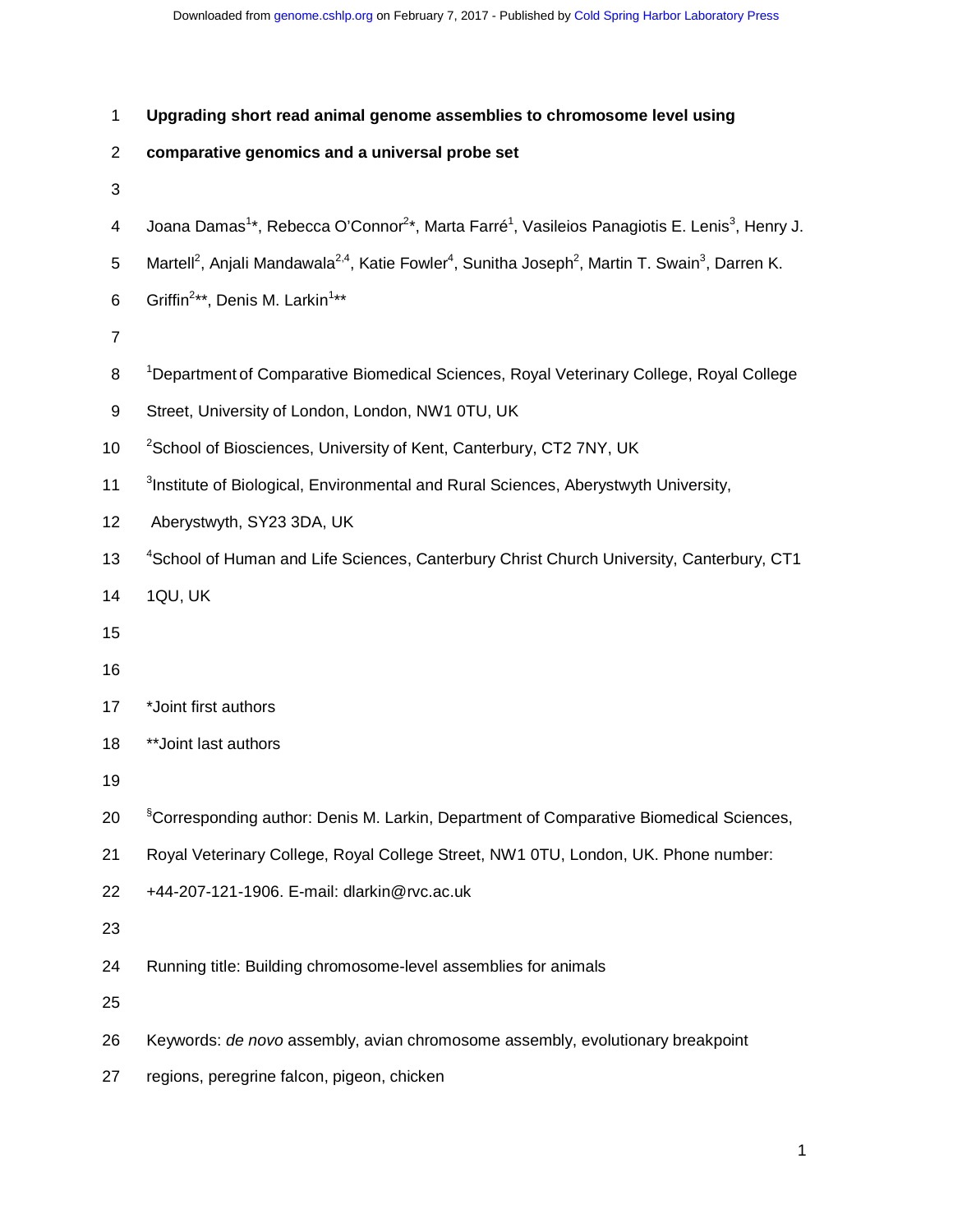### 1 **ABSTRACT**

2 Most recent initiatives to sequence and assemble new species' genomes *de-novo* fail to 3 achieve the ultimate endpoint to produce contigs, each representing one whole 4 chromosome. Even the best-assembled genomes (using contemporary technologies) consist 5 of sub-chromosomal sized scaffolds. To circumvent this problem, we developed a novel 6 approach that combines computational algorithms to merge scaffolds into chromosomal 7 fragments, PCR-based scaffold verification and physical mapping to chromosomes. Multi-8 genome-alignment-guided probe selection led to the development of a set of universal avian 9 BAC clones that permit rapid anchoring of multiple scaffolds to chromosomes on all avian 10 genomes. As proof of principle, we assembled genomes of the pigeon (Columbia livia) and 11 peregrine falcon (Falco peregrinus) to chromosome level comparable, in continuity, to avian 12 reference genomes. Both species are of interest for breeding, cultural, food and/or 13 environmental reasons. Pigeon has a typical avian karyotype (2n=80) while falcon (2n=50) is 14 highly rearranged compared to the avian ancestor. Using chromosome breakpoint data, we 15 established that avian interchromosomal breakpoints appear in the regions of low density of 16 conserved non-coding elements (CNEs) and that the chromosomal fission sites are further 17 limited to long CNE "deserts". This corresponds with fission being the rarest type of 18 rearrangement in avian genome evolution. High-throughput multiple hybridization and rapid 19 capture strategies using the current BAC set provide the basis for assembling numerous 20 avian (and possibly other reptilian) species while the overall strategy for scaffold assembly 21 and mapping provides the basis for an approach that (provided metaphases can be 22 generated) could be applied to any animal genome.

23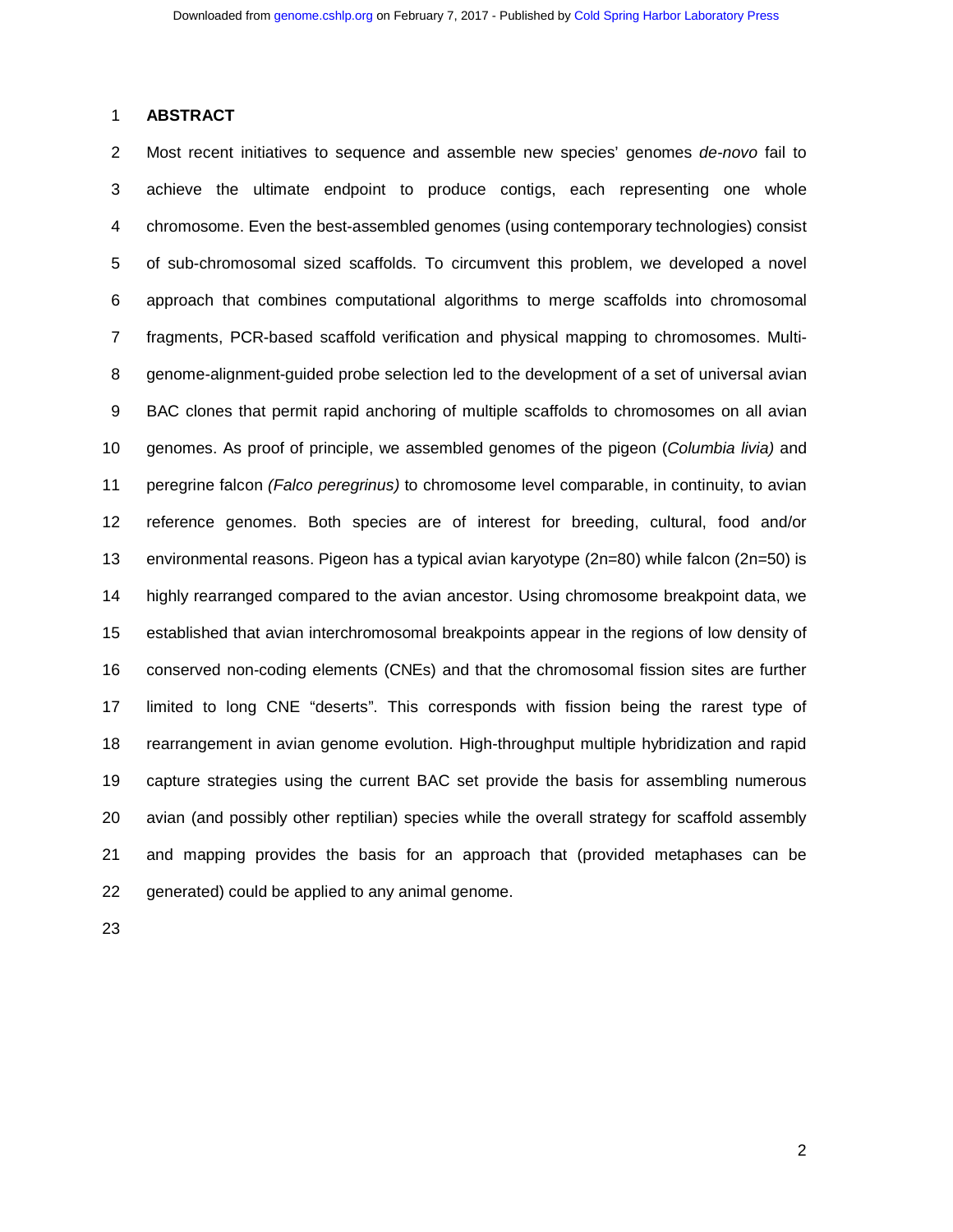### 1 **INTRODUCTION**

2 The ability to sequence complex animal genomes quickly and inexpensively has initiated 3 numerous genome projects beyond those of agricultural/medical importance (e.g., Hu et al. 4 2009; Groenen et al. 2012) and inspired ambitious undertakings to sequence thousands of 5 species (Zhang et al. 2014a; Koepfli et al. 2015). De novo genome assembly efforts 6 ultimately aim to create a series of contigs, each representing a single chromosome, from p-7 to q- terminus ("chromosome-level" assembly). Assembling genomes using next generation 8 sequencing (NGS) technologies however typically relies on integration of the NGS data with 9 a pre-existing chromosome-level reference assembly built with previous 10 sequencing/mapping technologies (Larkin et al. 2012). Indeed, use of short read NGS data 11 rarely produces assemblies at a similar level of integrity as those provided by traditional 12 methodologies because of: a) an inability of NGS to generate long error-free contigs or 13 scaffolds to cover chromosomes completely; and b) a paucity of inexpensive mapping 14 technologies to upgrade NGS genomes to chromosome level. Even for projects with 15 sufficient read-depths and long insert libraries, software algorithms at best, produce sub-16 chromosomal sized "scaffolds" requiring physical mapping to assemble chromosomes. 17 Newer technologies such as optical mapping (Teague et al. 2010) including BioNano (Mak et 18 al. 2016), Dovetail (Putnam et al. 2016), and PacBio long read sequencing (Rhoads and Au 19 2015) provide a long-term solution to this problem. To date, however, such approaches 20 suffer from multiple limitations: for instance, BioNano contigs do not extend across multiple 21 DNA nick site regions, centromeres or large heterochromatin blocks while PacBio 22 sequencing requires hundreds of micrograms of high molecular weight DNA which is often 23 not easy to obtain.

24

25 Bioinformatic approaches, e.g., the Reference-Assisted Chromosome Assembly algorithm 26 (RACA; Kim et al. 2013), were developed to approximate near chromosome-sized fragments 27 for a de novo assembled NGS genome. RACA use requires a genome from the same clade 28 (e.g., Order for mammals) of the target species being assembled to chromosomes (Kim et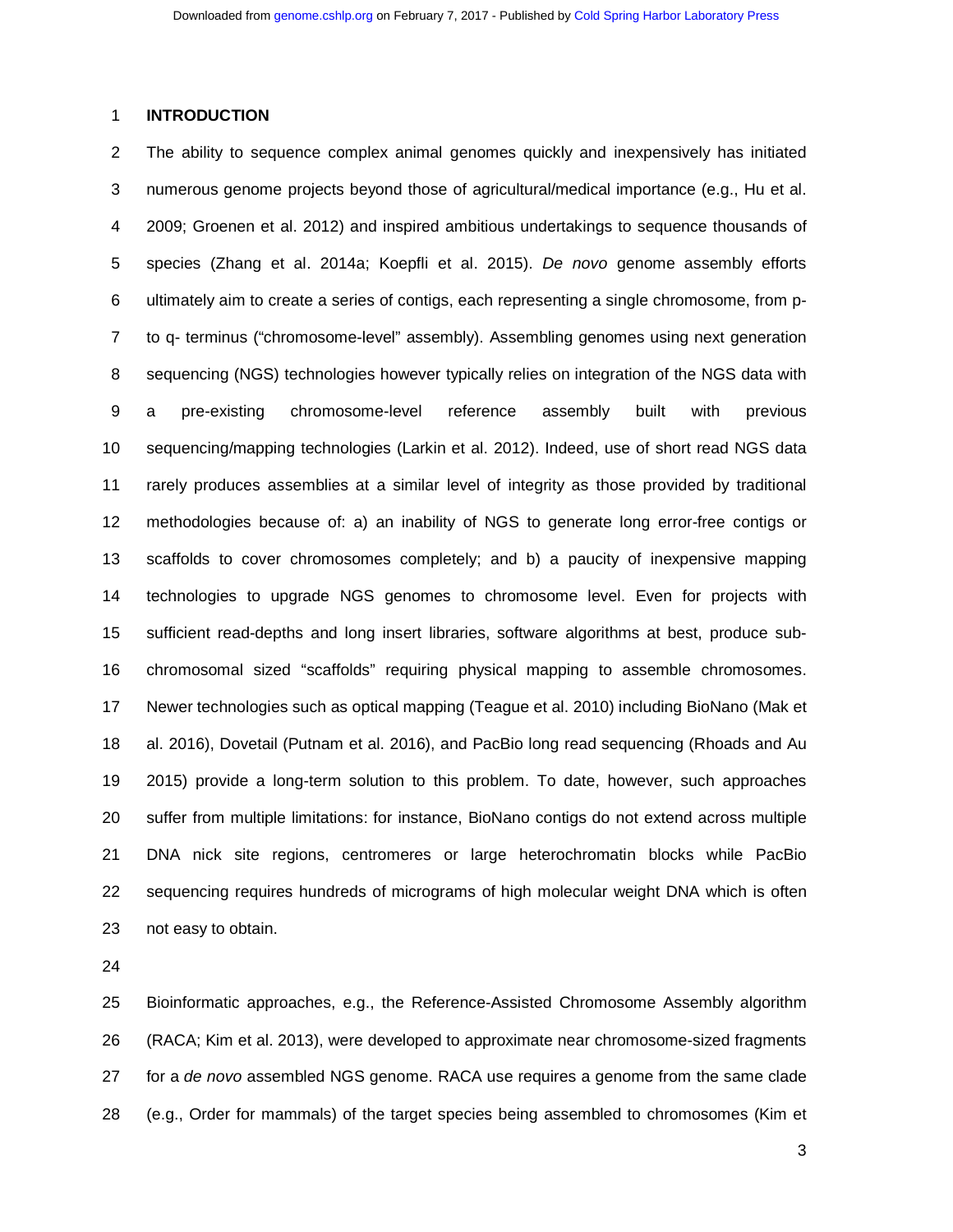1 al. 2013), sequencing of long-insert libraries and, at best, produces sub-chromosome sized 2 predicted chromosome fragments (PCFs) that require further verification and subsequent 3 chromosome assembly. It is worth mentioning that unlike RACA other reference-assisted 4 assembly algorithms e.g., Ragout (Kolmogorov et al. 2014) or Chromosomer (Tamazian et 5 al. 2016) do not use the target genome short- and long-range paired read data to verify 6 synteny breaks in/between scaffolds, meaning that the target species-specific 7 rearrangements could be missed from the reconstructed PCFs/pseudochromosomes making 8 the reconstructed target chromosome structures more heavily biased to the reference 9 genome(s) than when using RACA. RACA algorithm applied to the Tibetan antelope and 10 blind mole rat genomes significantly improved continuities of these assemblies but they still 11 contain more than one large PCF for most chromosomes (Kim et al. 2013; Fang et al. 2014). 12 Therefore, a novel, integrative approach that would allow de novo assembled genomes to 13 retain structures of the target species karyotypes is a necessity.

14

15 A dearth of chromosome-level assemblies for nearly all newly sequenced genomes limits 16 their use for critical aspects of evolutionary and applied genomics. Chromosome-level 17 assemblies are essential for species that are regularly bred (e.g., for food or conservation) 18 because a known order of DNA markers facilitates establishment of phenotype-to-genotype 19 associations for gene-assisted selection and breeding (Andersson and Georges 2004). 20 While such assemblies are established for popular livestock species, they are not available 21 for those species widely used in developing countries (e.g., camels, yaks, buffalo, ostrich, 22 quail) or species bred for conservation reasons (e.g., falcons). Chromosome-level 23 information is essential for addressing basic biological questions pertaining to overall 24 genome (karyotype) evolution and speciation (Lewin et al. 2009). Karyotype differences 25 between species arise from DNA aberrations in germ cells that were fixed throughout 26 evolution. These are associated with repetitive sequences used for non-allelic homologous 27 recombination (NAHR) in evolutionary breakpoint regions (EBRs) where ancestral 28 chromosomes break and/or combine in descendant species genomes (Murphy et al. 2005).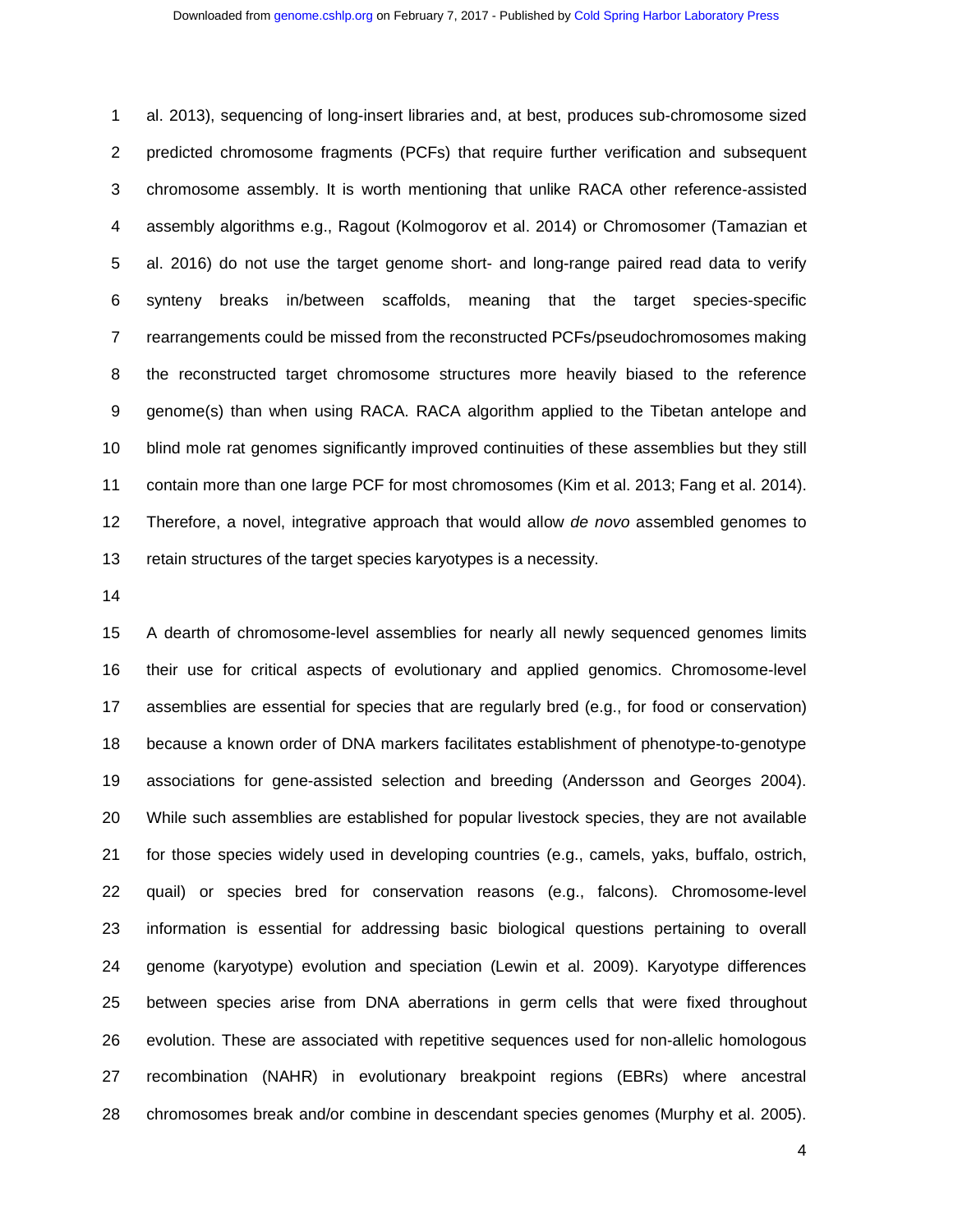1 An alternative theory however, suggests that proximity of DNA regions in chromatin is the 2 main driver of rearrangements and repetitive sequences play a minor role (Branco and 3 Pombo 2006). Regardless of the mechanism, comparisons of multiple animal genomes 4 show that between EBRs are evolutionary stable homologous synteny blocks (HSBs). Our 5 studies in mammals (Larkin et al. 2009) and birds (Farré et al. 2016) suggest that at least the 6 largest HSBs are maintained non-randomly and are highly enriched for conserved non-7 coding elements (CNEs) many of which are gene regulatory sequences and miRNAs (Zhang 8 et al. 2014b). We recently hypothesized that a higher fraction of elements under negative 9 selection involved in gene regulation and chromosome structure in avian genomes (~7%) 10 (Zhang et al. 2014b) compared to mammals (~4%) (Lindblad-Toh et al. 2011) could 11 contribute to some avian-specific phenotypes and the evolutionary stability of most avian 12 karyotypes (Farré et al. 2016). Whilst a high density of CNEs in avian multi-species 13 (ms)HSBs supports this hypothesis (Farré et al. 2016) a more definitive answer might be 14 obtained by examining the fate of CNEs in the "interchromosomal EBRs" (flanking 15 interchromosomal rearrangements) of an avian genome with a highly rearranged karyotype. 16

17 In this study we focused on two avian genomes. The first, the peregrine falcon (Falco 18 peregrinus) has an atypical karyotype (2n=50) (Nishida et al. 2008). Falcon's ability to fly at 19 speeds >300 km/h and its enhanced visual acuity make it the fastest predator on Earth 20 (Tucker et al. 1998). A prolonged period of extinction risk due to persecution around the 21 World War II and secondary poisoning from organochlorine pesticides (e.g., DDT) in the 22 1950s-60s (Ferguson-Lees and Christie 2005) led to its placement on the CITES list of 23 endangered species. The second avian genome that was focused on here, the pigeon 24 (Columba livia) has a typical avian karyotype (2n=80) similar to those of reference avian 25 genomes: chicken, turkey and zebra finch. Pigeon is one of the earliest examples of 26 domestication in birds (Driscoll et al. 2009) contemporarily used as food and in sporting 27 circles (Price 2002). Pigeon breeds can vary significantly in appearance with color, pattern, 28 head crest, body shape, feathers, tails, vocalization and flight display variations (Price 2002)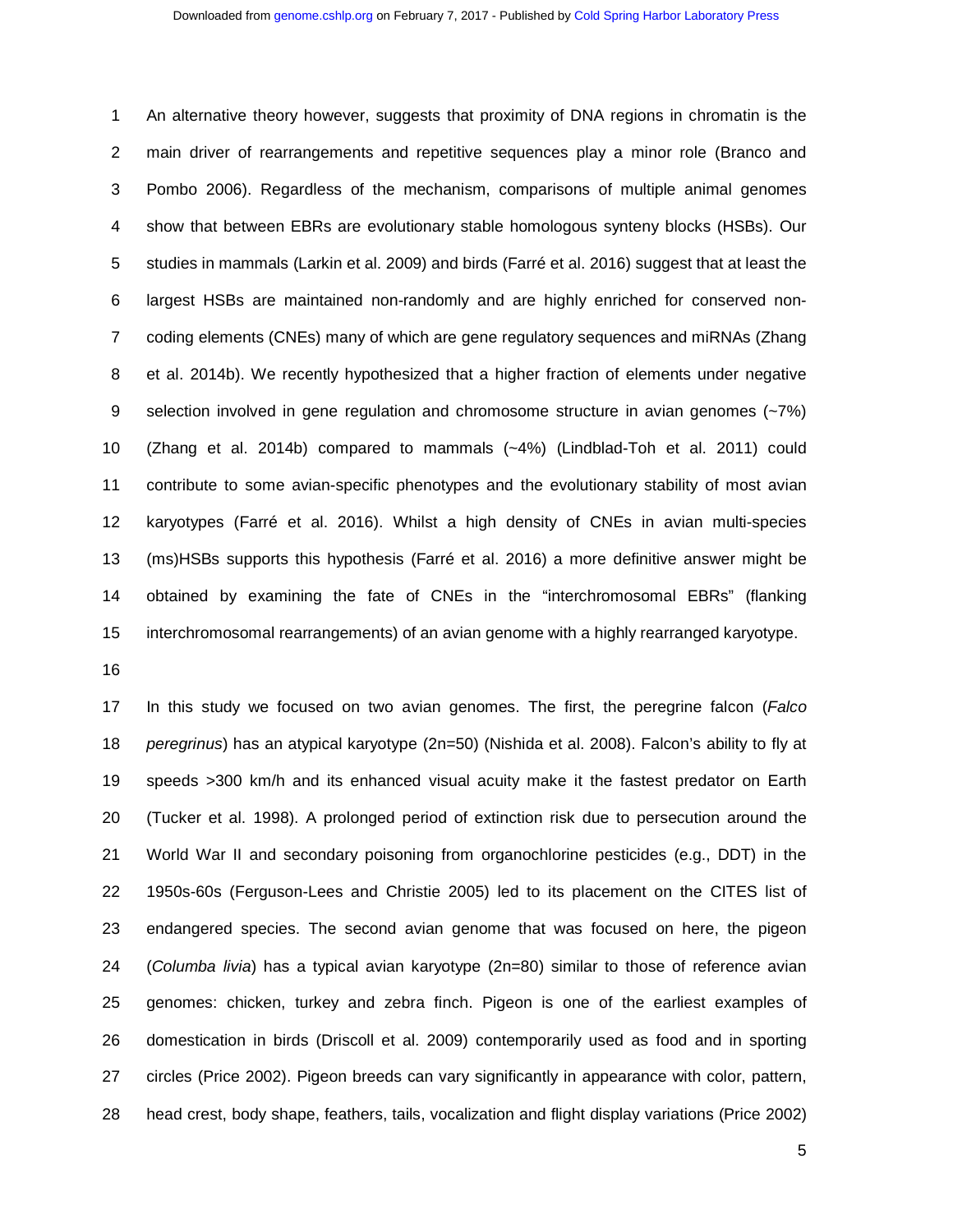1 inspiring considerable interest in identifying the genetic basis for these variations (Stringham 2 et al. 2012; Shapiro et al. 2013). For the above reasons, both species genomes were 3 sequenced (Shapiro et al. 2013; Zhan et al. 2013), however their assemblies are highly 4 fragmented and chromosome-level assemblies are thus essential.

5

6 The objective of this study was therefore to develop a novel, inexpensive, transferrable 7 approach to upgrade fragmented genome assemblies (i.e. pigeon and falcon) to the 8 chromosome level and to use them to address novel biological questions related to avian 9 genome evolution. The method combines computational algorithms for ordering scaffolds 10 into PCFs retaining local structures of the target genome chromosomes after verification of a 11 limited number of scaffolds, and physical mapping of PCFs directly to chromosomes with a 12 universal set of avian bacterial artificial chromosome (BAC) probes. Studying a highly 13 rearranged genome (falcon) compared to the avian ancestor sheds light on why 14 interchromosomal rearrangements are infrequent in bird evolution.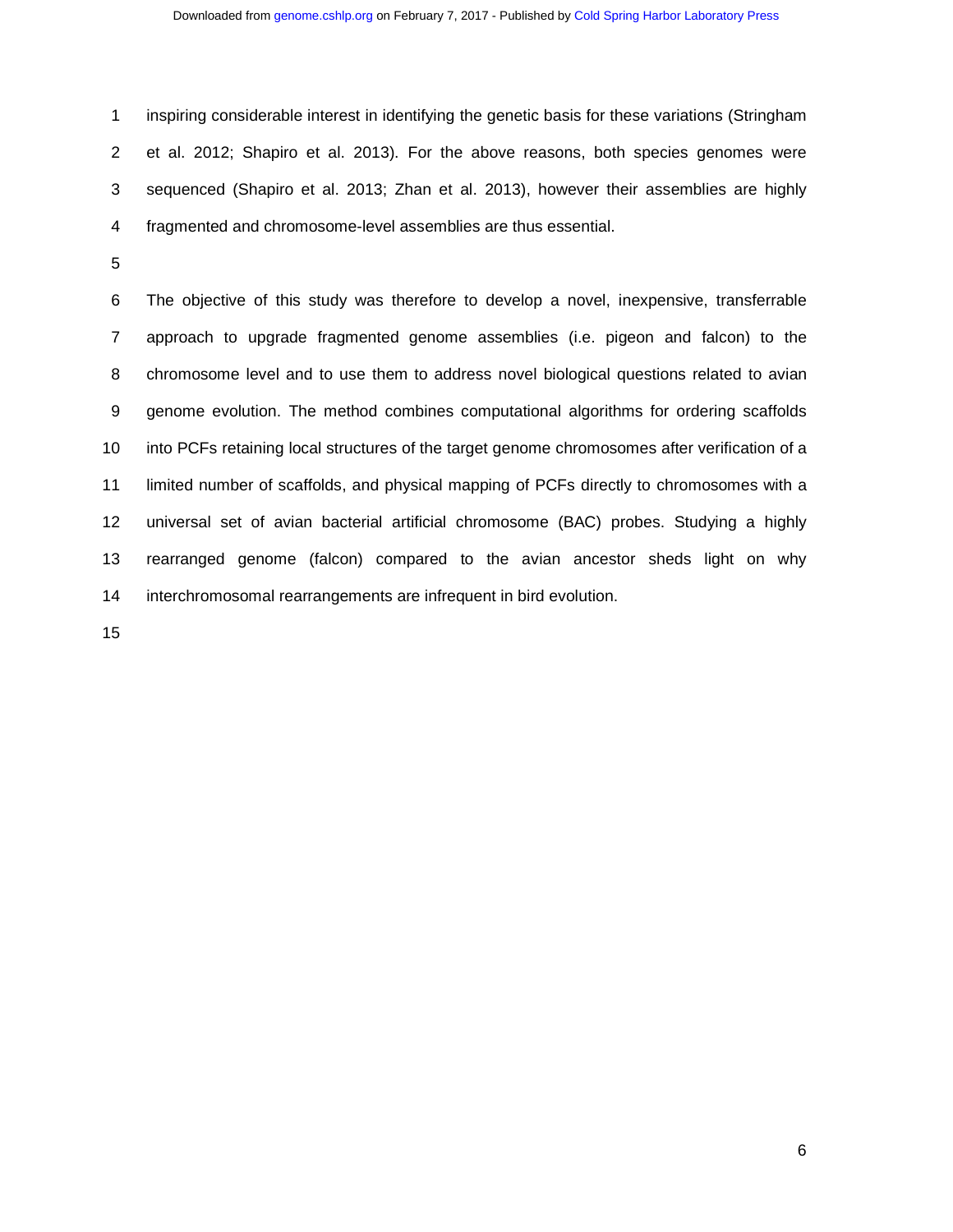#### 1 **RESULTS**

2 Our method involves: (1) the construction of PCFs for fragmented assemblies based on the 3 comparative and sequence read data implemented in the RACA algorithm; (2) PCR and 4 computational verification of a limited number of scaffolds that are essential for revealing 5 species-specific chromosome structures; (3) creation of a refined set of PCFs using the 6 verified scaffolds and adjusted adjacency thresholds in RACA; (4) the use of a panel of 7 "universal" BAC clones to anchor PCFs to chromosomes in a high-throughput manner (Fig. 8 1).

9

### 10 **Construction of PCFs from fragmented assemblies**

11 Predicted chromosome fragments were generated for fragmented falcon and pigeon whole-12 genome sequences using RACA (Kim et al. 2013). For falcon, the zebra finch chromosome 13 assembly was used as reference (divergence 60 MYA) and the chicken genome as outgroup 14 (divergence 89 MYA). We generated a total of 113 PCFs with N50 of 27.44 Mb (Table 1). 15 For pigeon (≥69 MY divergence from both the chicken and zebra finch), chicken was used 16 as reference and zebra finch as outgroup because: a) fewer pigeon scaffolds were split in 17 this configuration (Supplemental Table S1) and b) due to the high similarity of pigeon and 18 chicken karyotypes (Derjusheva et al. 2004). This resulted in 150 pigeon PCFs with N50 of 19 34.54 Mb (Table 1). These initial PCF sets contained 72 (15.06%) and 78 (13.64%) 20 scaffolds, for falcon and pigeon respectively, that were split by RACA due to insufficient read 21 and/or comparative evidence to support their structures.

22

### 23 **Verification of scaffolds essential for revealing species-specific chromosome**  24 **architectures**

25 All scaffolds split by RACA contained structural differences between the target and reference 26 chromosomes, suggesting their importance for revealing the architecture of target species 27 chromosomes. The structures of these scaffolds were tested by PCR amplification across all 28 the split regions defined to <6 kb in the target species scaffolds. Of these, 41 (83.67%) and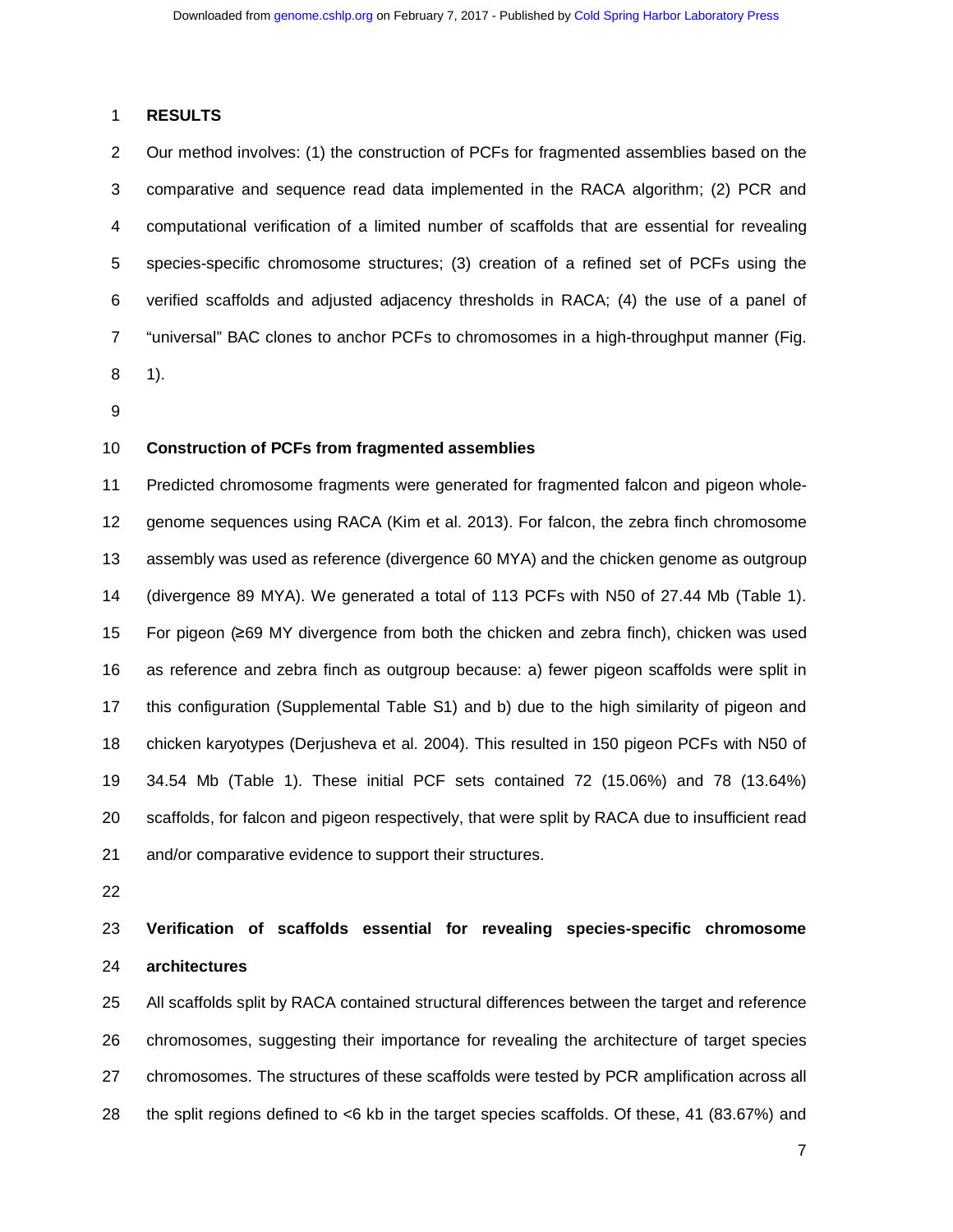1 58 (84.06%) resulted in amplicons of expected length in pigeon and falcon genomic DNA, 2 respectively (Supplemental Table S2). For the split regions with negative PCR results we 3 tested an alternative (RACA-suggested) order of the flanking syntenic fragments (SFs). Out 4 of these, amplicons were obtained for 2/4 in falcon and 7/7 in pigeon, confirming the 5 chimeric nature of the original scaffolds properly detected in these cases (Supplemental 6 Table S2). To estimate which of the remaining split regions (>6 kb; 36 in falcon and 40 in 7 pigeon PCFs) were likely to be chimeric, we empirically identified two genome-wide 8 minimum physical coverage (Meyerson et al. 2010) levels, one for falcon and one for pigeon, 9 in the SFs joining regions for which (and higher) the PCR results were most consistent with 10 RACA predictions. If the new thresholds were used in RACA without additional scaffold 11 verification (e.g., by PCR) or mapping data, they would lead to splitting of nearly all scaffolds 12 with large structural misassemblies in falcon and ∼6% of them would still be present in 13 pigeon PCFs. The number of scaffolds containing real structural differences with the 14 reference chromosomes that would still be split by RACA was estimated as ∼56% in the 15 falcon and ∼43% in pigeon PCFs (Supplemental Table S2). To reduce the number of the real 16 structural differences split in the final PCF set, PCR verification of selected scaffolds and use 17 of independent (cytogenetic) mapping have been introduced.

18

### 19 **Creation of a refined set of pigeon and falcon PCFs**

20 For new reconstructions the adjusted physical coverage thresholds were used. In addition, 21 we kept intact those scaffolds confirmed by PCR, but split those shown to be chimeric and/or 22 disagreeing with the cytogenetic map (see below) resulting in a total of 93 PCFs with N50 23 25.82 Mb for falcon and 137 PCFs with N50 of 22.17 Mb for pigeon, covering 97.17% and 24 95.86% of the original scaffold assemblies, respectively (Table 1). The falcon RACA 25 assembly contained six PCFs homeologous to complete zebra finch chromosomes (TGU4A, 26 9, 11, 14, 17 and 19) while five pigeon PCFs were homeologous to complete chicken 27 chromosomes (GGA11, 13, 17, 22 and 25). Only 3.50% of the original scaffolds used by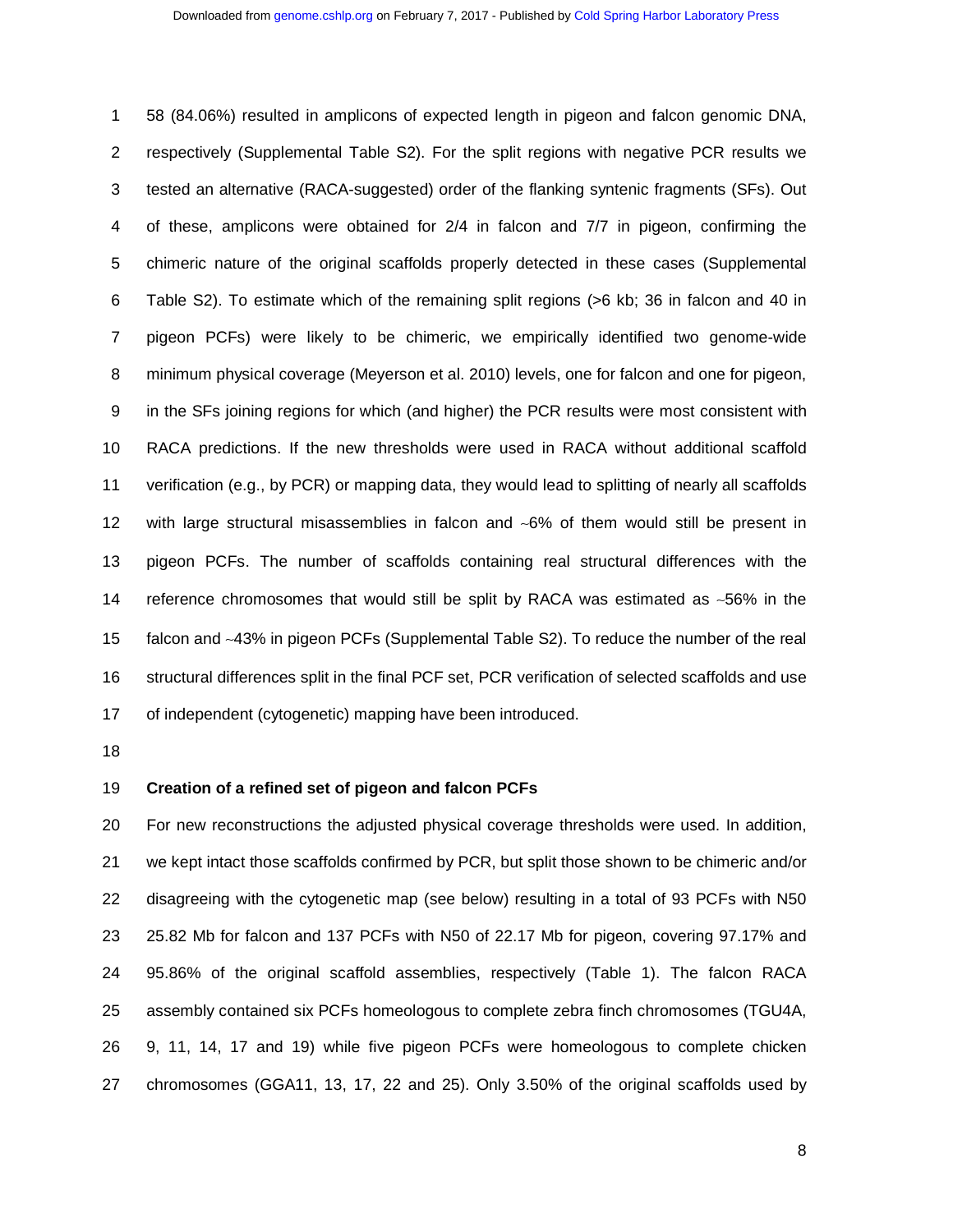1 RACA were split in pigeon and 3.14% in falcon final PCFs (Table 1). The accuracy for the 2 PCF assembly was estimated as ~85% for falcon and ~89% for pigeon based on the ratio of 3 the number of SFs to the number of scaffolds (Kim et al. 2013).

4

## 5 **Construction of a panel of comparatively anchored BAC clones designed to hybridize**

### 6 **in phylogenetically divergent avian species and link PCFs to chromosomes**

7 Initial experiments on cross-species BAC mapping using FISH on five avian species with 8 divergence times between 28 and 89 MY revealed highly varying success rates (21-94%), 9 with hybridizations more likely to succeed on species closely related to that of the BAC origin 10 (Table 2). To minimize the effect of evolutionary distances between species on 11 hybridizations, genomic features that were likely to influence hybridization success were 12 measured in chicken, zebra finch and turkey BAC clones (Supplemental Tables S3, S4). The 13 classification and regression tree approach (CART; Loh 2011) was applied to the 101 14 randomly-selected BAC clones (Table 2). The obtained classification shows 87% agreement 15 with FISH results (Supplemental Fig. S1). Correlating DNA features with actual cross-16 species FISH results led us to develop the following criteria for selection of chicken or zebra 17 finch BAC clones very likely to hybridize on metaphase preparations of phylogenetically 18 distant birds (≥69 MY of divergence; where the hybridization success rate of random BAC 19 clones was <70%): the BAC had to have ≥93% DNA sequence alignable with other avian 20 genomes and contain at least one conserved element (CE) ≥300 bp. Instead of a long CE, 21 the BAC could contain only short repetitive elements (<1290 bp) and CEs of at least 3 bp 22 long (Supplemental Fig. S1; Supplemental Table S4). The hybridization success rate with 23 distant avian species for the set of newly selected clones obeying these criteria was high 24 (71-94%; Table 2). The success rates for the selected chicken BAC clones only ranged from 25 90% to 94%. From these chicken clones, 84% hybridized with chromosomes of all avian 26 species in our set (Supplemental Fig. S2).

27 As a final result, we generated a panel of 121 BAC clones spread across the avian genome 28 (GGA 1-28 +Z (except 16)) that successfully hybridized across all species attempted. The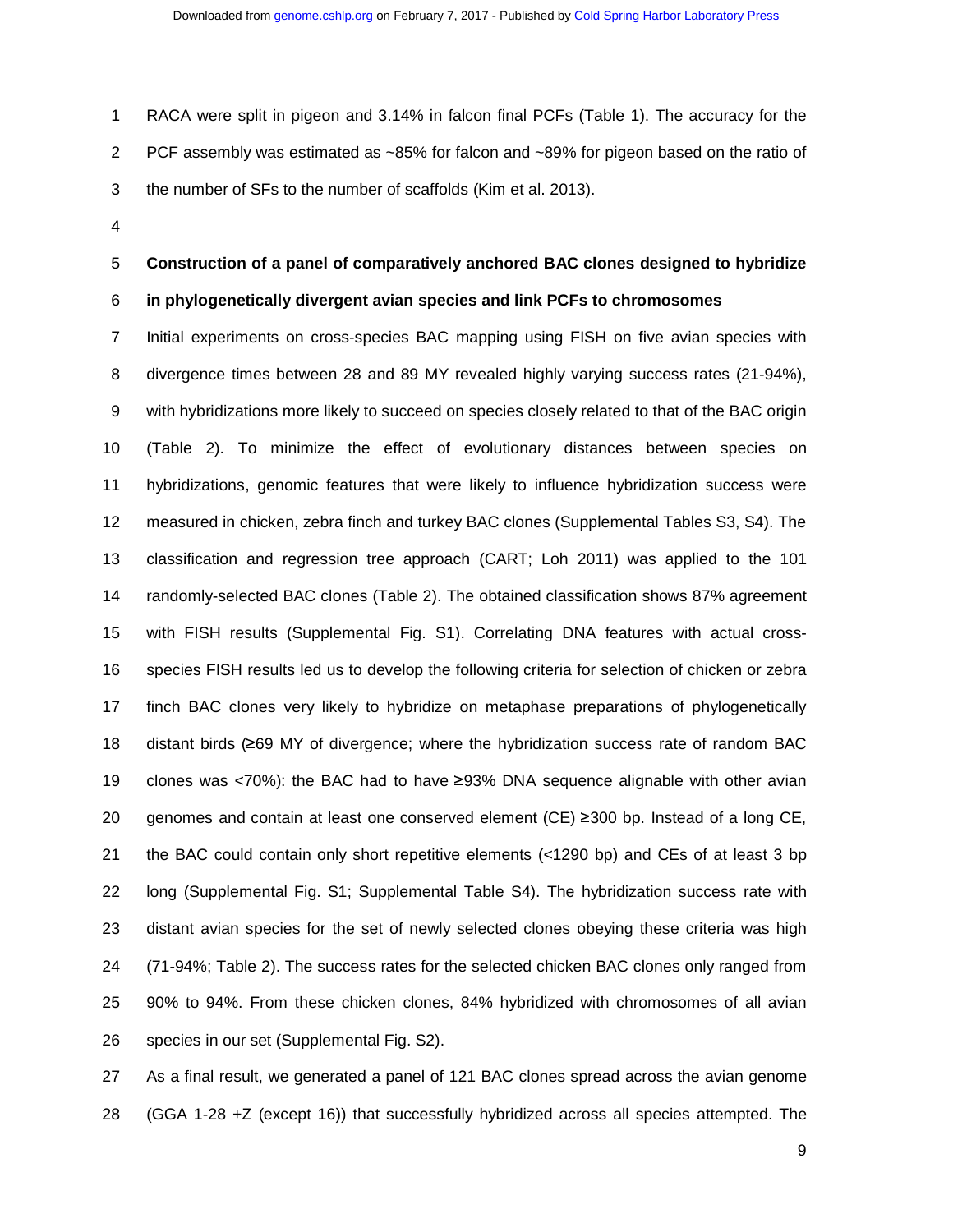1 collection was supplemented by a further 63 BACs that hybridized on the metaphases of at 2 least one species that was considered phylogenetically distant (i.e.  $\geq 69$  MY; split between 3 Columbea and the remaining Neoavian clades) and a further 33 that hybridized on at least 4 one other species (Fig. 2; Supplemental Table S5).

5

### 6 **Physical assignment of refined PCFs on the species' chromosomes**

7 In order to place and order PCFs along chromosomes, BAC clones from the panel described 8 above and assigned to PCFs based on alignment results were hybridized to falcon (177 9 clones) and pigeon (151 clones) chromosomes (Table 3). The 57 PCFs cytogenetically 10 anchored to the falcon chromosomes represented 1.03 Gb of its genome sequence (88% of 11 the cumulative scaffold length). Of these, 888.67 Mb were oriented on the chromosomes 12 (Table 3; Supplemental Table S6). The pigeon chromosome assembly consisted of 0.91 Gb 13 in 60 pigeon PCFs representing 82% of the combined scaffold length. Of these 687.59 Mb 14 were oriented (Table 3; Supplemental Table S7). Visualizations of both newly assembled 15 genomes are available from the Evolution Highway comparative chromosome browser (see 16 Supplemental Results) and our avian UCSC browser hub.

17

### 18 **Pigeon chromosome assembly**

19 No deviations from the standard avian karyotype (2n=80) were detected for pigeon with each 20 mapped chromosome having an appropriate single chicken and zebra finch homeologue. 21 Compared to chicken, the only interchromosomal rearrangement identified was the ancestral 22 configuration of GGA4 found as two separate chromosomes in pigeon and other birds 23 (Derjusheva et al. 2004; Hansmann et al. 2009; Modi et al. 2009) (Fig. 3A; Supplemental 24 Fig. S4; http://eh-demo.ncsa.uiuc.edu/birds). Nonetheless, 70 intrachromosomal EBRs in the 25 pigeon lineage were identified (Supplemental Table S8).

26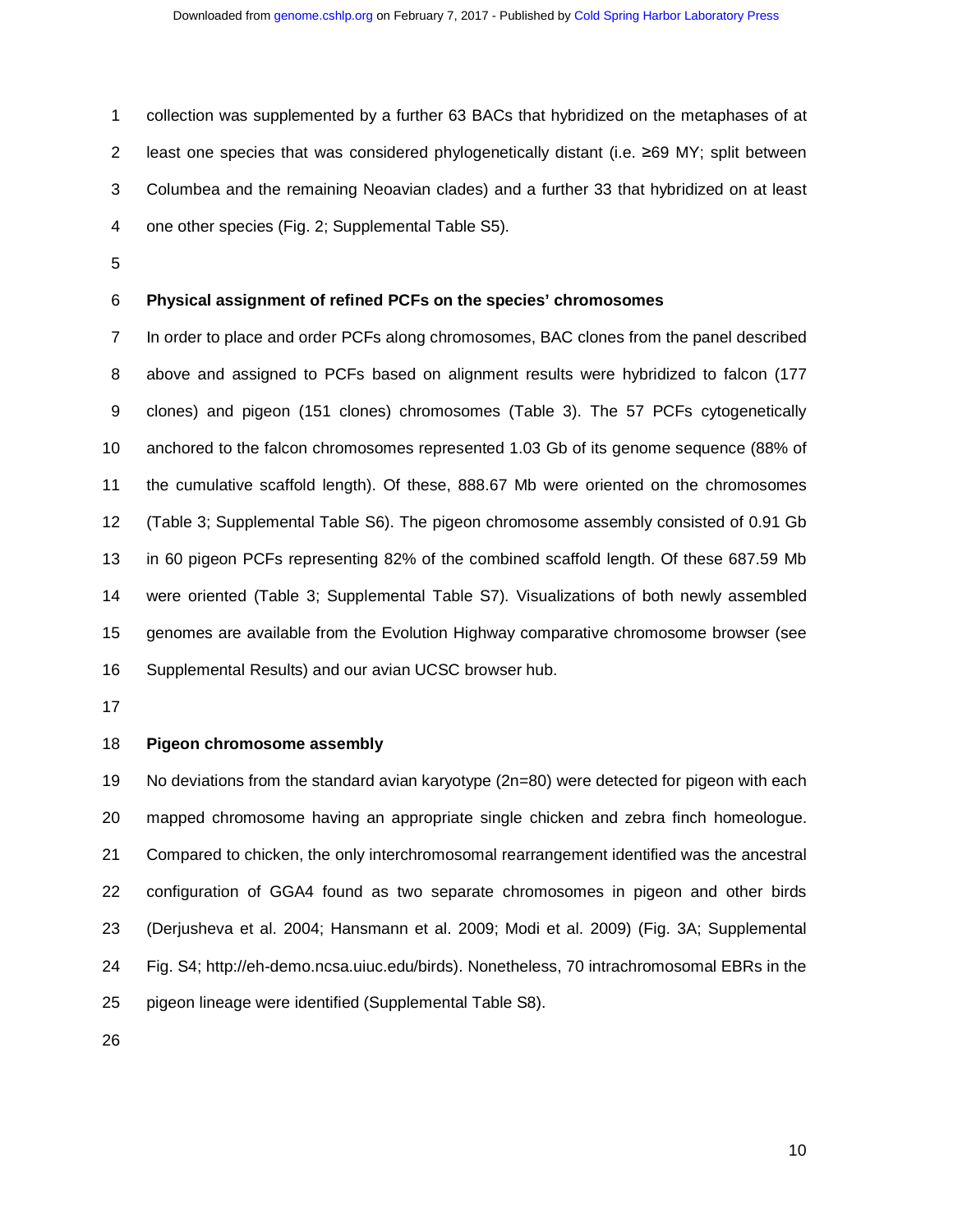### 1 **Falcon chromosome assembly**

2 Homeology between the chicken and the falcon was identified for all mapped chromosomes 3 with the exception of GGA16 and GGA25 (Fig. 3B; Supplemental Fig. S5; http://eh-4 demo.ncsa.uiuc.edu/birds). In total, 13 falcon-specific fusions and six fissions were detected 5 (Supplemental Table S8). Each of the chicken largest macrochromosome homeologues 6 (GGA1 to GGA5) were split across two falcon chromosomes. Both GGA6 and GGA7 7 homeologues were found as single blocks fused with other chicken chromosome material 8 within falcon chromosomes. Among the other chicken macrochromosomes, only GGA8 and 9 GGA9 were represented as individual chromosomes. Of the 17 mapped chicken 10 microchromosomes, 11 were fused with other chromosomes. A total of 69 intrachromosomal 11 EBRs were detected in the falcon lineage (Supplemental Table S8; Supplemental Results). 12 Consistent with our previous report (Farré et al. 2016) falcon intrachromosomal EBRs were 13 found highly enriched for the LTR-ERV1 transposable elements (TEs; t-test p-value <0.05; 14 Supplemental Table S9). Both fusion and fission EBRs were not significantly enriched for 15 any type of TEs.

16

#### 17 **Fate of CNEs in avian inter- and intrachromosomal EBRs**

18 The falcon chromosome assembly provided us with a set of 19 novel interchromosomal 19 EBRs not previously found in published avian chromosome assemblies (Fig. 3B; 20 Supplemental Table S8). To investigate the fate of CNEs in avian EBRs, we calculated 21 densities of avian CNEs in the chicken chromosome regions corresponding to the chicken, 22 falcon, pigeon, flycatcher and zebra finch intrachromosomal and interchromosomal EBRs 23 defined to ≤100 kb in the chicken genome (Fig. 4; Supplemental Table S10). Avian EBRs 24 had significantly lower fraction of CNEs than their two adjacent chromosome intervals of the 25 same size each (up- and downstream (p-value = 3.35e-07; Supplemental Table S11)). 26 Moreover, the interchromosomal EBRs (fusions and fissions) had on average  $~12$  times 27 lower density of CNEs than the intrachromosomal EBRs (p-value = 2.40e-05; Supplemental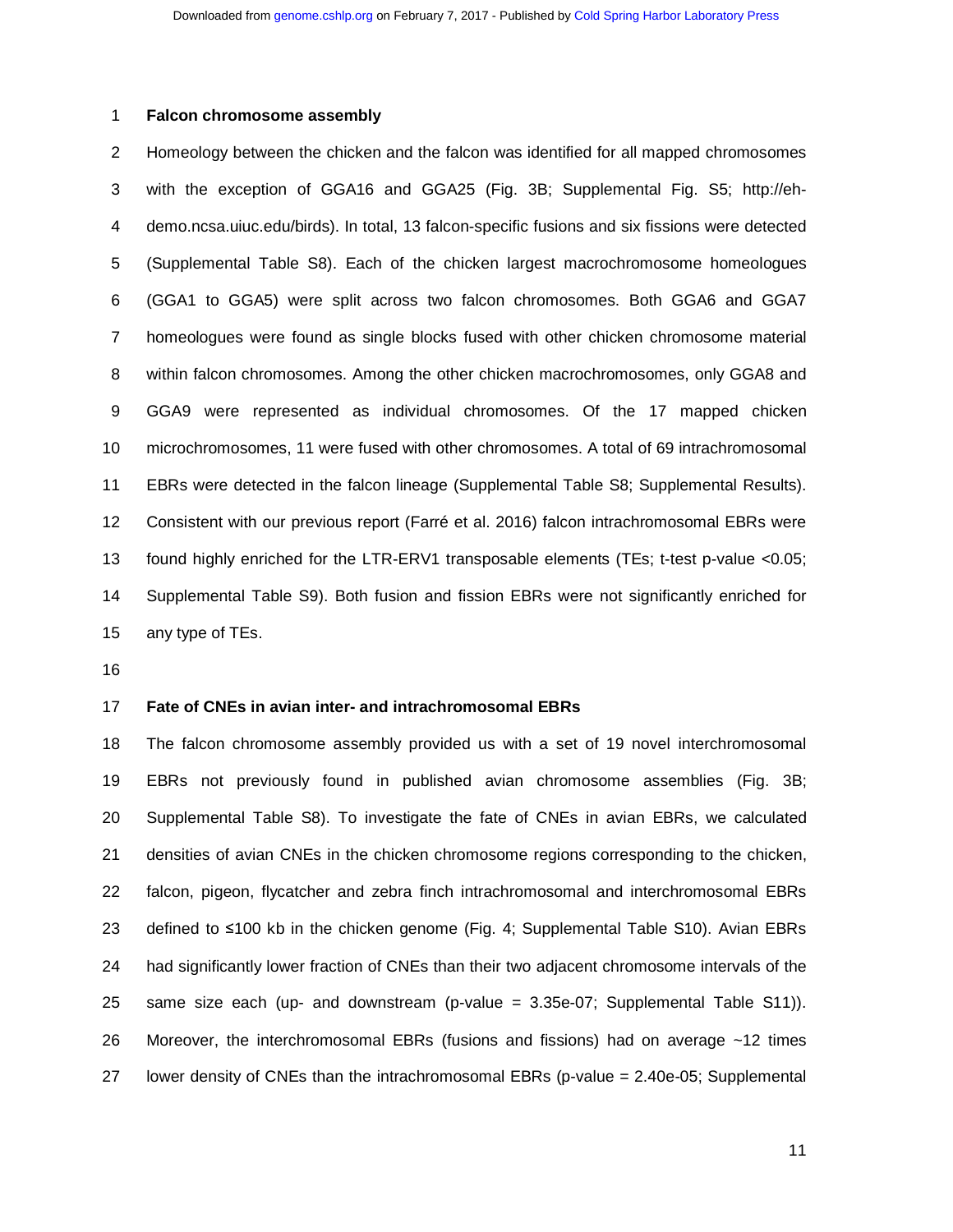1 Table S11). The lowest density of CNEs was observed in the fission breakpoints (p-value = 2 0.04; Fig. 4, Supplemental Table S11).

3 To identify CNE densities and the distribution associated with avian EBRs at the genome-4 wide level, we counted CNE bases in 1 kb windows overlapping EBRs and avian msHSBs 5 >1.5 Mb (Farré et al. 2016). The average density of CNEs in the EBR windows was lower 6 (0.02) than in msHSBs (0.11). The density of CNEs in the fission EBRs was the lowest 7 observed, zero CNE bases ('zero CNE windows'), while in the intrachromosomal EBRs the 8 highest among the EBR regions (0.02; Supplemental Table S12). The genome-wide CNE 9 density was 0.09, closer to the density observed in msHSBs. Of ~347 Mb of the chicken 10 genome found in the 'zero CNE windows' 0.5% were associated with EBRs and 15% with 11 msHSBs. To investigate if these intervals are distributed differently in the breakpoint and 12 synteny regions we compared distances between the 'zero CNE windows' and the closest 13 window with the average msHSB CNE density or higher in EBRs, msHSBs, and genome-14 wide. The median of the distances between these two types of windows was the lowest in 15 the msHSBs (∼4 kb), intermediate in the intrachromosomal (~19 kb) and fusion EBRs (∼23 16 kb), and highest in the fission EBRs (∼35 kb) (Supplemental Table S13). All these values 17 were significantly different from the genome-wide average distance of ∼6 kb (p-values <2.2e-18 16) and also significantly different from each other (p-value ≤0.004; Supplemental Table 19 S12; Supplemental Fig. S6).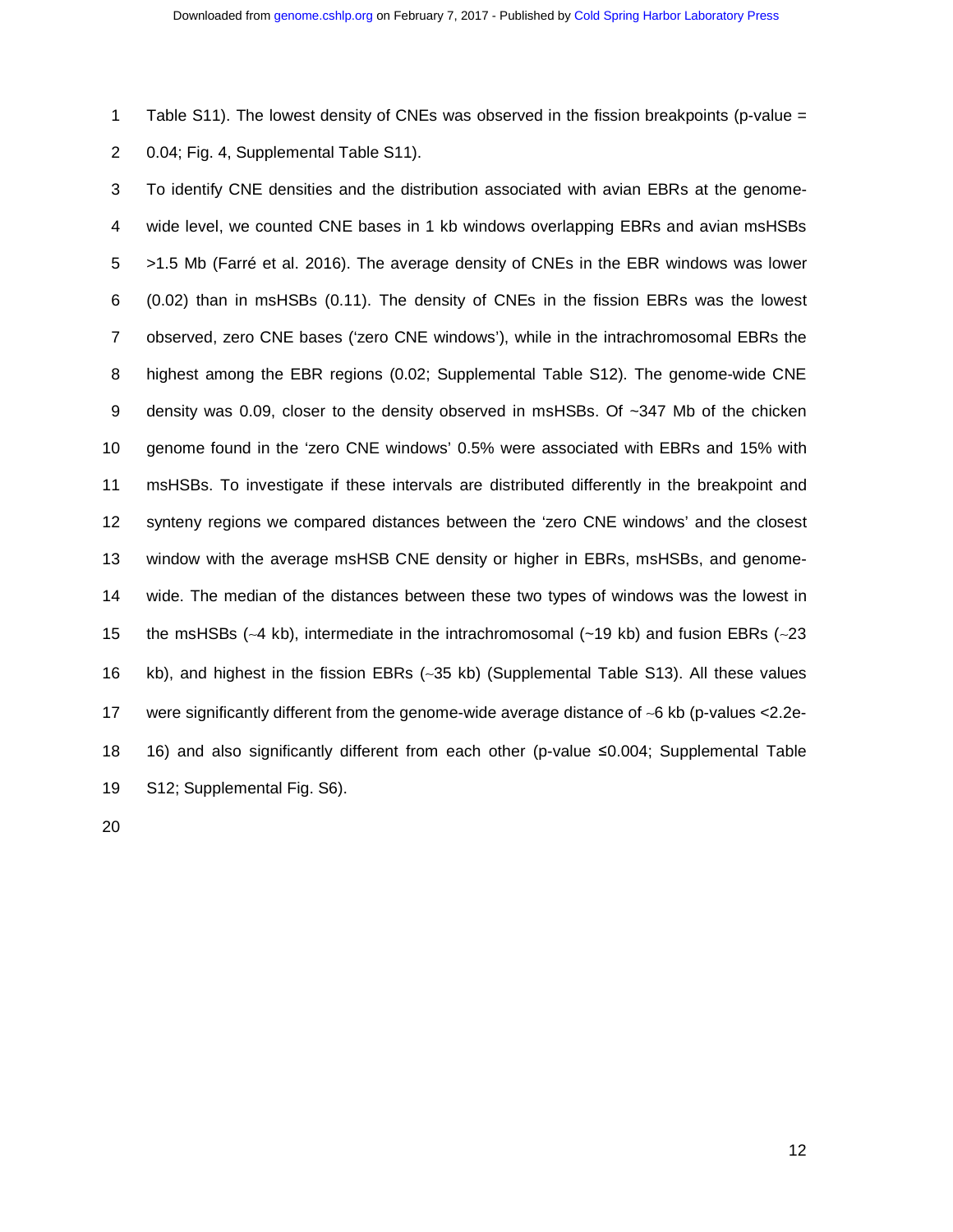### 1 **DISCUSSION**

2 In this study we present a novel integrative approach to upgrade sequenced animal 3 genomes to the chromosome level. We have previously reported a limited success with the 4 use of high-gene density and low-repeat content BAC clones for cross-species hybridization 5 (Larkin et al. 2006; Romanov et al. 2011). However, the use of such probes for whole-6 genome chromosomal assembly has not hitherto been demonstrated. That is, in this study, 7 we made use of the whole-genome sequences from multiple species and applied a 8 systematic approach to design a panel of universally hybridizing BAC probes along the 9 length of each chromosome. Using these probes as a basis, and in combination with 10 comparative sequence analysis, targeted PCR and optimized high-throughput cross-species 11 BAC hybridizations the approach herein presented thus represents a unique methodology to 12 achieve chromosome-level reconstruction for scaffold-based de-novo assemblies that could 13 be applied to any animal genome provided an actively growing population of cells can be 14 obtained to generate metaphase preparations.

15

16 In this study we provide proof of principle for this new approach by generating such 17 assemblies for two previously published, but highly fragmented, avian genomes. The 18 resulting chromosome level assemblies contain >80% of the genomes (compared to current 19 estimates of genome size) and, in continuity are comparable to those obtained by combining 20 the traditional sequencing and mapping techniques (Deakin and Ezaz 2014) but require 21 much less cost and resources. Given that it has been suggested that estimates of genome 22 size based on cytology are inaccurate and usually overestimated (Kasai et al. 2012; Kasai et 23 al. 2013) techniques such as flow cytometry should be used to estimate genome size more 24 accurately (Kasai et al. 2012; Kasai et al. 2013). Flow cytometry will ultimately be able to 25 determine the extent to which the genomes are actually covered by new procedures to 26 upgrade their assemblies and will be invaluable in pointing out any remaining gaps to fill. 27 Indeed, this approach could be augmented further by chromosome specific DNA sequencing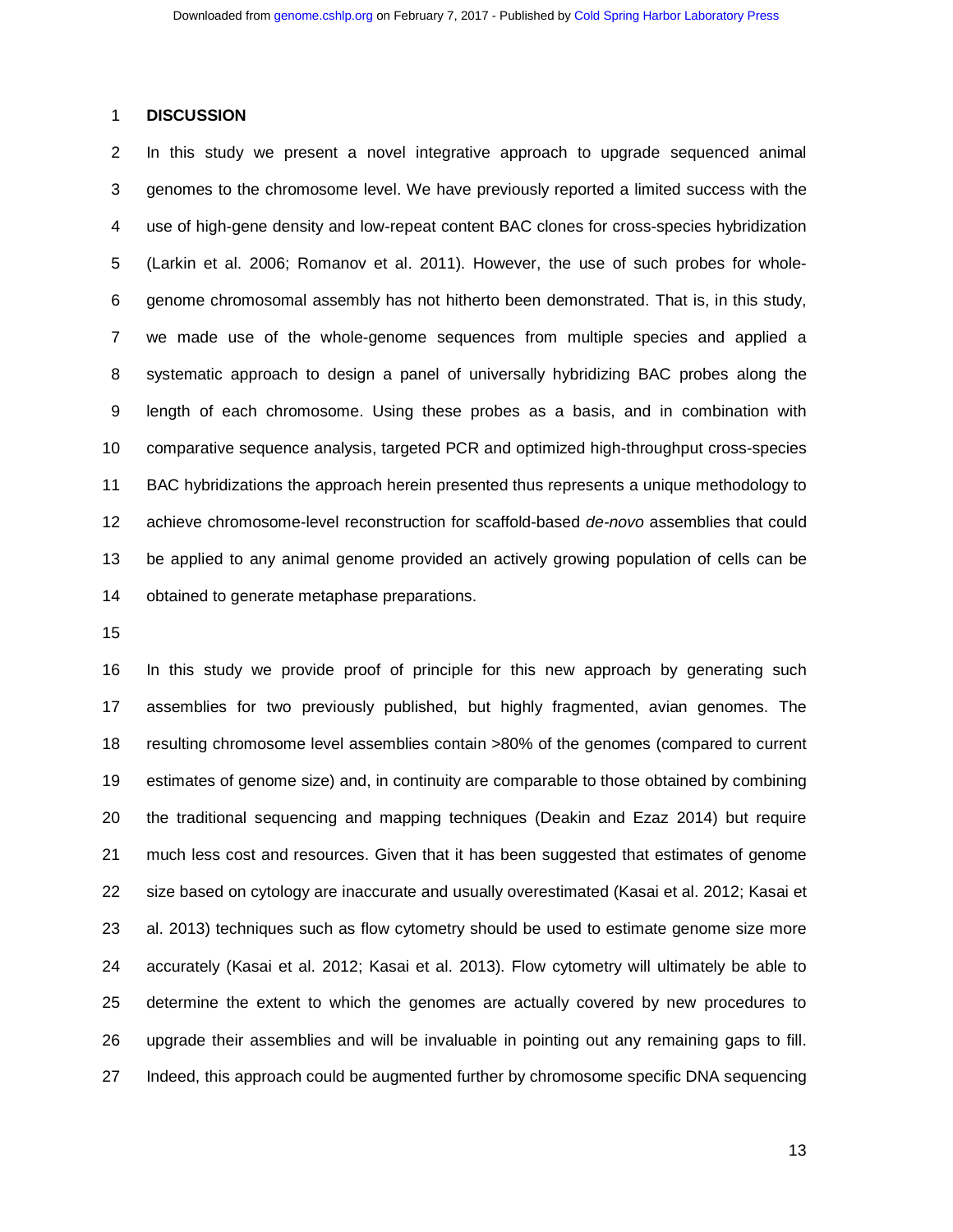1 such as has recently been demonstrated in the B chromosomes of two deer species 2 (Makunin et al. 2016)

3

4 Molecular and cytogenetic studies to date, suggest that the majority of avian genomes 5 remain remarkably conserved in terms of chromosome number (in 60-70% of species 6 2n=~80) and that interchromosomal changes are relatively rare (Griffin et al. 2007; Schmid 7 et al. 2015). Exceptions include representatives of Psittaciformes (parrots), Sphenisciformes 8 (penguins) and *Falconiformes* (falcons). This study represents the first reconstruction of a 9 highly rearranged avian karyotype (peregrine falcon). It demonstrates that fusion is the most 10 common mechanism of interchromosomal change in this species, with some resulting 11 chromosomes exhibiting as many as four fused ancestral chromosomes. There was no 12 evidence of reciprocal translocations and all microchromosomes remained intact, even when 13 fused to larger chromosomes. Recently we suggested possible mechanisms why avian 14 genomes, with relatively rare exceptions, remain evolutionarily stable interchromosomally 15 and why microchromosomes represent blocks of conserved synteny (Romanov et al. 2014; 16 Farré et al. 2016). Absence of interchromosomal rearrangement (as seen in most birds) 17 could either suggest an evolutionary advantage to retaining such a configuration or little 18 opportunity for change. A smaller number of transposable elements in avian genomes 19 compared to other animals would indicate that avian chromosomes indeed have fewer 20 opportunities for chromosome merging using NAHR, explaining the presence of multiple 21 microchromosomes. Our study provides an additional support for this hypothesis as in falcon 22 lineage only intrachromosomal EBRs were significantly enriched in transposable elements, 23 while interchromosomal EBRs (flanking both fusions and fissions) were not found 24 significantly enriched. On the other hand, a strong enrichment for avian CNEs in the regions 25 of interspecies synteny in birds and other reptiles suggests evolutionary advantage of 26 maintaining established synteny (Farré et al. 2016), implying that fission events should be 27 rare in avian evolution. In this study, we present the first analysis of a significant number of 28 interchromosomal EBRs by analysis of the falcon genome, demonstrating that those rare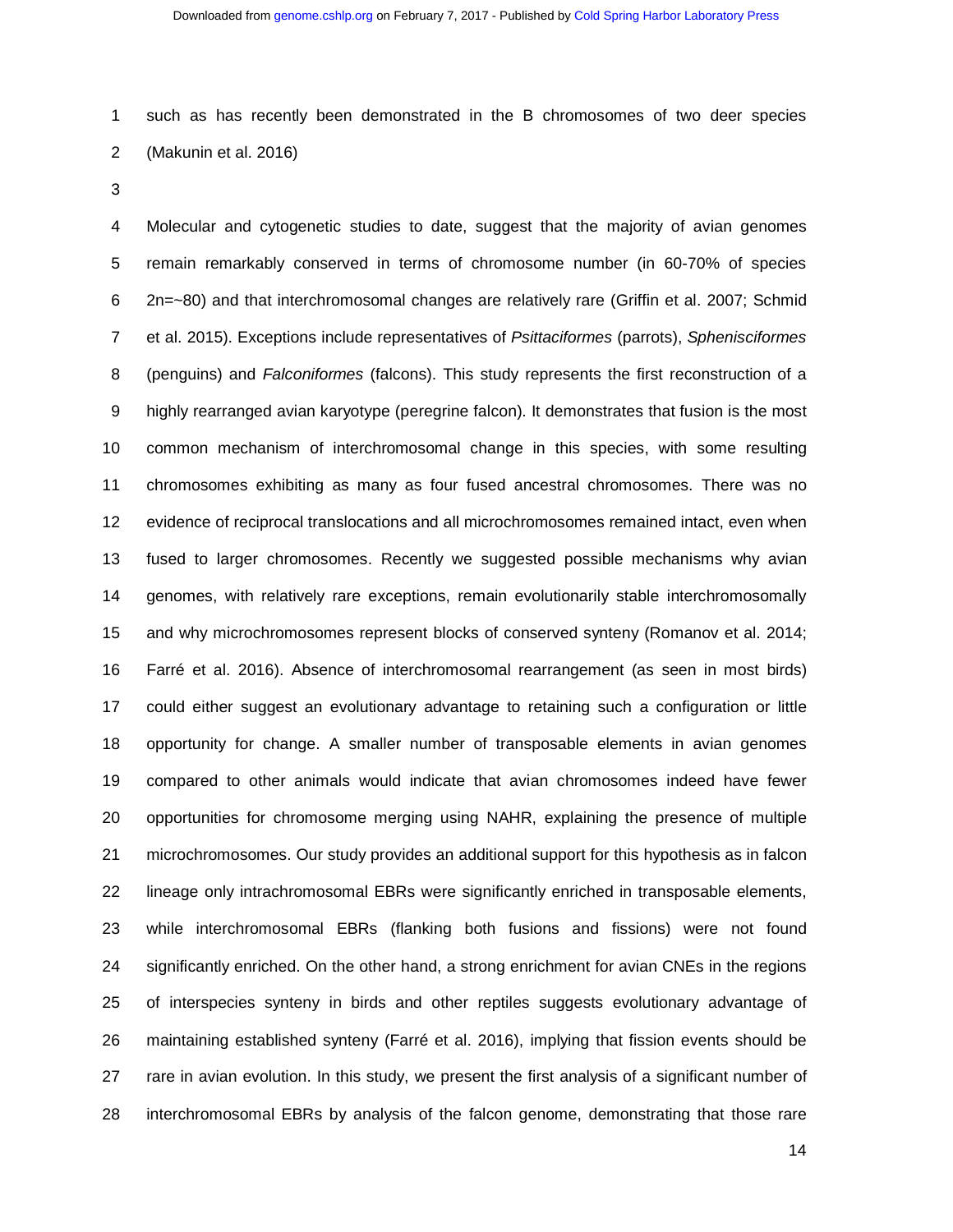1 interchromosomal rearrangements that are fixed in the avian lineage-specific evolution did 2 indeed appear in areas of a low density of CNEs. This applies to both fission and fusion 3 events. Our results demonstrate moreover that, to be suitable for chromosomal fission, the 4 sites of interchromosomal EBRs are restricted further as they need to be significantly more 5 distant from the areas with high CNE density than the equivalent intervals found in the 6 regions of multispecies synteny, other EBR types, or on average in the genome. This might 7 also explain why falcon-specific fission breakpoints appear to be reused in other avian 8 lineages as intrachromosomal EBRs. Study of intrachromosomal changes in pigeons, 9 falcons (this study) and Passeriform species (Skinner and Griffin 2012; Romanov et al. 10 2014) suggests that these events might have a less dramatic effect on *cis* gene regulation 11 than interchromosomal events. Indeed, intrachromosomal EBRs appear in regions of 12 significantly higher CNE density than interchromosomal EBRs. Why then, do species such 13 as falcons and parrots undergo wholesale interchromosomal rearrangement (previously 14 reported), but (according to this study) with fission restricted to a few events and fusion more 15 common? Absence of positive selection for change in chromosome number (or lack of 16 templates for NAHR) possibly explains why there was little fixation of any interchromosomal 17 change among birds in general (Bush et al. 1977; Fontdevila et al. 1982; Burt et al. 1999; 18 Burt 2002), however why this positive selection has been re-introduced (or barriers to it have 19 been removed) in selected orders is still a matter of conjecture.

20

21 The design and use of a set of BAC probes intended to work equally well on a large number 22 of diverged avian species created a resource for physical mapping that is transferrable to 23 multiple species. In this regard, mammals are the greatest priority as they are the most 24 studied phylogenetic Class of organisms in the scientific literature. Reasons for this include 25 human interest (e.g. clinical studies), biomedical models (e.g. mouse, rat, rabbit, pig), 26 companion animals (e.g. cat, dog) and agricultural mammals (pig, sheep, cattle etc.). Many 27 are on the CITES threatened/endangered list, and, with impending global warming, tools for 28 the study of ecology and conservation of these animals is a priority; many extinct species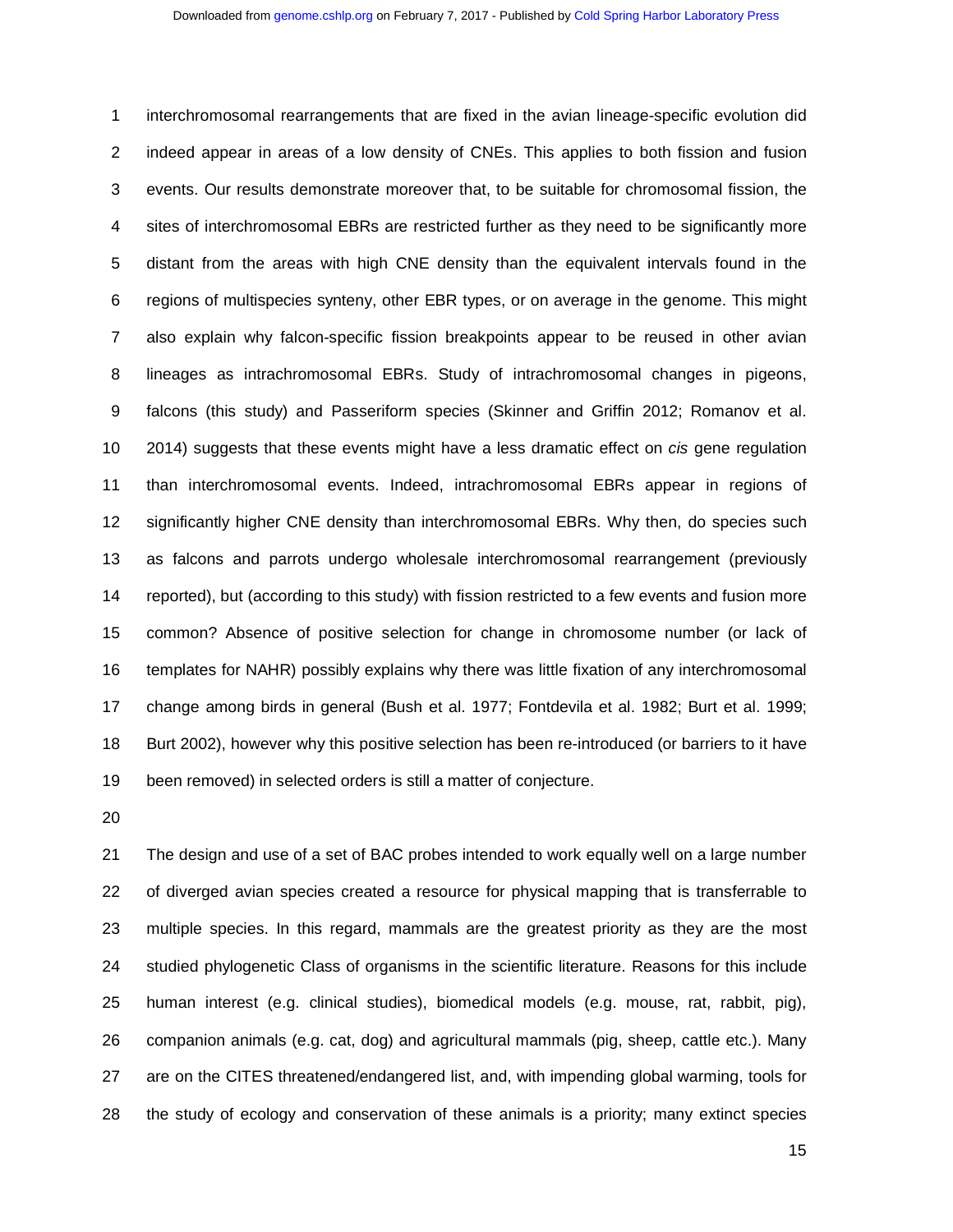1 also still attract considerable interest. Of the >5,000 extant species however, only ~20 have 2 genomes assembled to chromosomes (with primates, rodents and artiodactyls 3 disproportionally overrepresented) with more than ten of the 26 orders having no 4 chromosome level assemblies at all. Recently a further >50 de-novo mammalian assemblies 5 have been produced (more are inevitable); these however, at best, are collections of sub-6 chromosomal sized scaffolds. Moreover, several hundred are currently being assembled to 7 scaffold level by individual projects or consortia such as Genome10K (Koepfli et al. 2015). 8 Building a mammalian universal BAC set would be a greater challenge than in birds as 9 mammalian genomes have more repetitive sequences and are about three times larger thus 10 more BACs would be needed to achieve the same level of mapping resolution. On the other 11 hand, the development of advanced mapping and sequencing techniques (e.g., Dovetail, 12 BioNano or PacBio) will eventually provide an opportunity to replace RACA PCFs with longer 13 and more complete sub-chromosomal sized superscaffolds or sequence contigs requiring 14 fewer BACs to anchor them to chromosomes. The availability of large numbers of high-15 quality mammalian BAC clone libraries from many species makes our approach more 16 applicable to mammals than to any other animal group. If we add the fact that our avian BAC 17 set is showing good success rates on lizard and turtle chromosomes (unpublished results), 18 building chromosomal assemblies for all vertebrate and ultimately all animal groups 19 supported by universal collection of BACs is a realistic objective for the near future.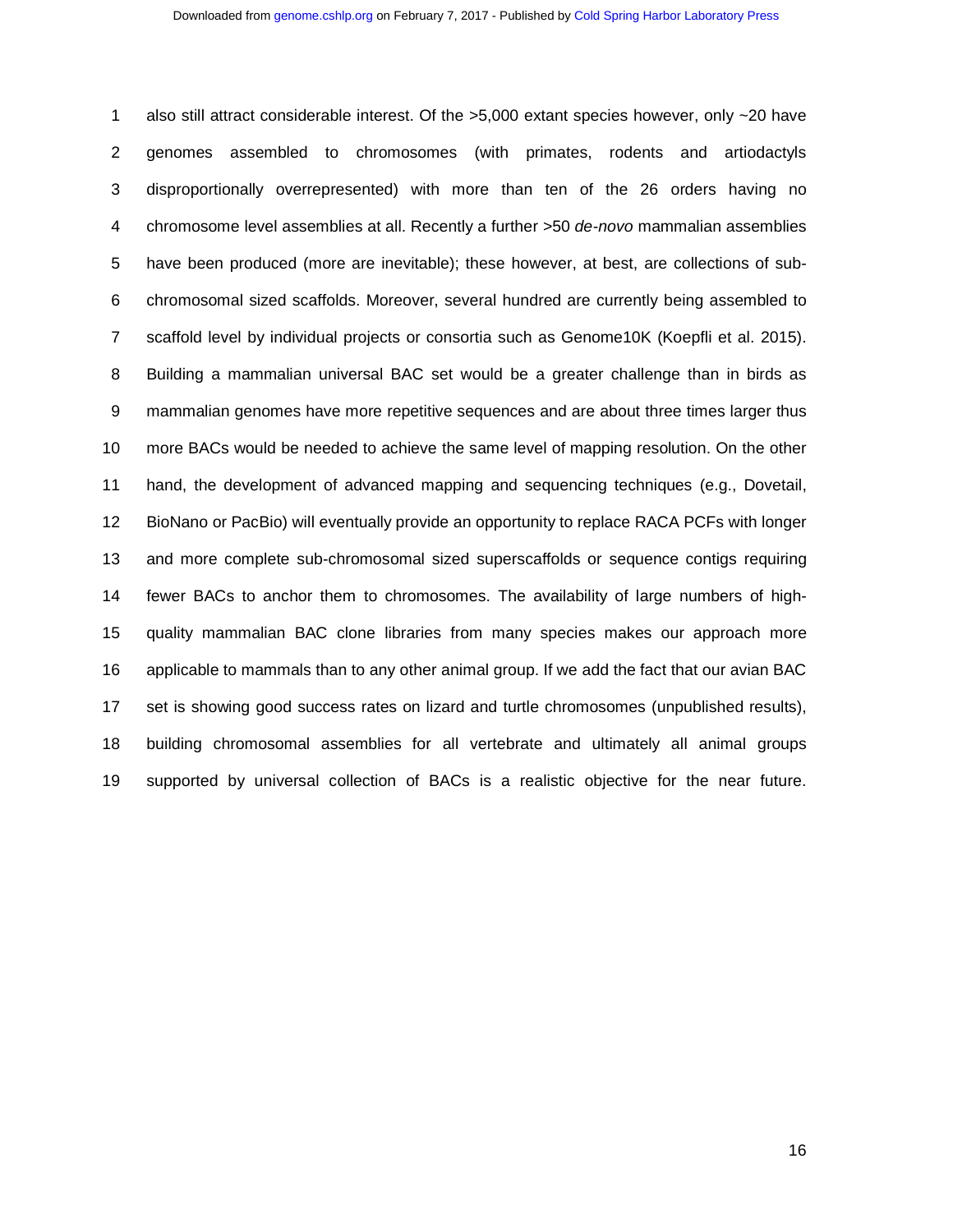#### 1 **METHODS**

#### 2 **Avian genome assemblies, repeat masking and gene annotations**

3 The chicken (ICGSC Gallus\_gallus 4.0; Hillier 2004), zebra finch (WUGSC 3.2.4; Warren et 4 al. 2010), and turkey (TGC Turkey\_2.01; Dalloul et al. 2010) chromosome assemblies were 5 downloaded from the UCSC Genome Browser (Kent et al. 2002). The collared flycatcher 6 (FicAlb1.5; Ellegren et al. 2012) genome was obtained from NCBI. Scaffold-based (N50>2 7 Mb) assemblies of pigeon, falcon, and 16 additional avian genomes were provided by the 8 Avian Phylogenomics Consortium (Zhang et al. 2014a). All sequences were repeat-masked 9 using Window Masker (Morgulis et al. 2006) with -sdust option and Tandem Repeats Finder 10 (Benson 1999). Chicken gene (version of 27/04/2014) and repetitive sequence (version of 11 11/06/2012) annotations were downloaded from the UCSC genome browser (Rosenbloom et 12 al. 2015). Chicken genes with a single ortholog in the human genome were extracted from 13 Ensembl Biomart (v.74; Kinsella et al. 2011).

14

### 15 **Pairwise and multiple genome alignments, nucleotide evolutionary conservation**  16 **scores and conserved elements**

17 Pairwise alignments using chicken and zebra finch chromosome assemblies as references 18 and all other assemblies as targets were generated with LastZ (v.1.02.00; Harris 2007) and 19 converted into the UCSC "chains" and "nets" alignment formats with the Kent-library tools 20 (Kent et al. 2003; Supplemental Methods). The evolutionary conservation scores and DNA 21 conserved elements (CEs) for all chicken nucleotides assigned to chromosomes were 22 estimated using PhastCons (Siepel et al. 2005) from the multiple alignments of 21 avian 23 genomes (Supplemental Methods). Conserved non-coding elements obtained from the 24 alignments of 48 avian genomes were used (Farré et al. 2016).

25

### 26 **Reference-assisted chromosome assembly of pigeon and falcon genomes**

27 Pigeon and falcon PCFs were generated using the Reference-Assisted Chromosome 28 Assembly (RACA; Kim et al. 2013; Supplemental Methods) tool. We chose zebra finch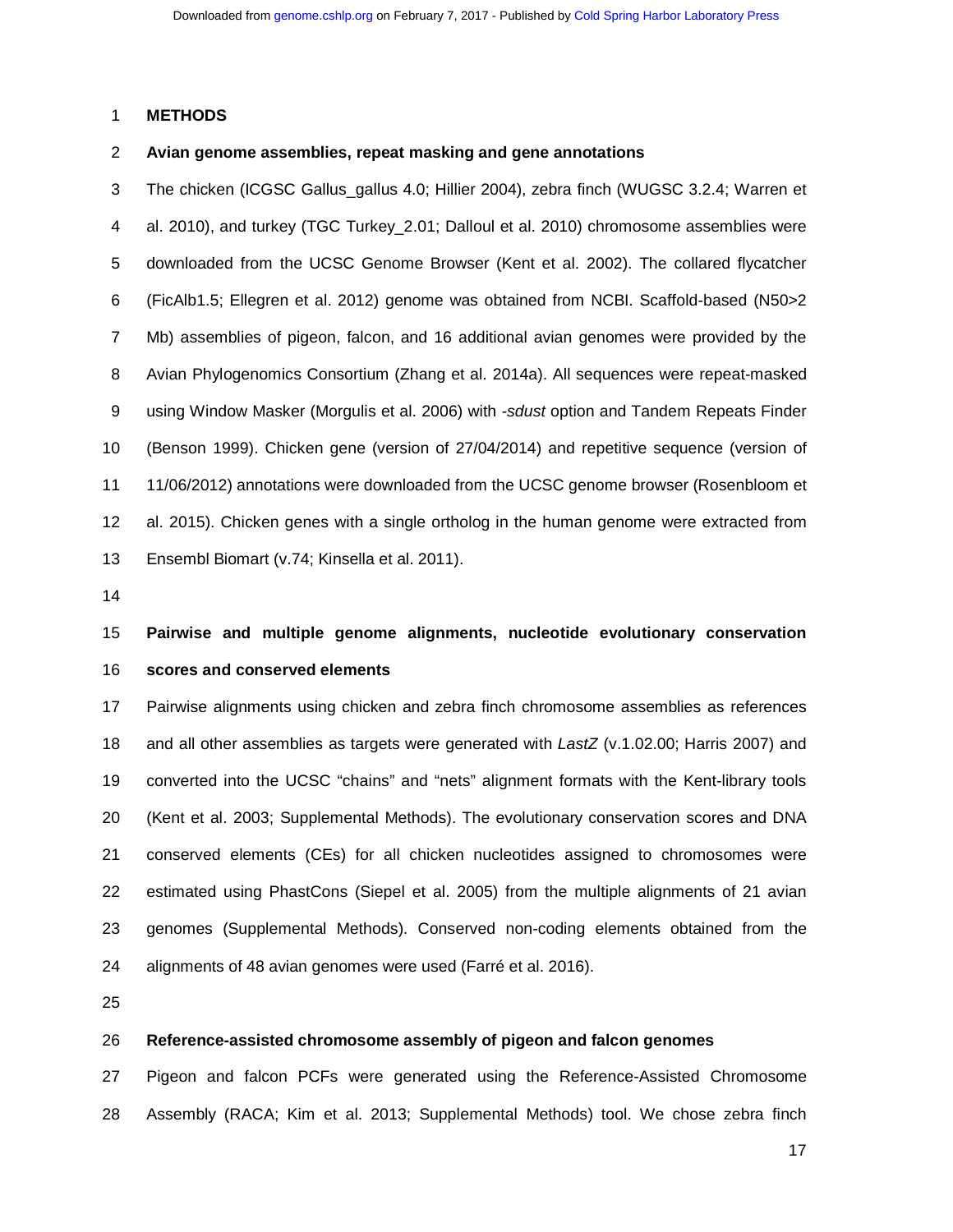1 genome as reference and chicken as outgroup for falcon based on the phylogenetic 2 distances between the species (Jarvis et al. 2014). For pigeon both chicken as reference 3 and zebra finch as outgroup and the vice versa experiments were performed as pigeon is 4 phylogenetically distant from chicken and zebra finch. Two rounds of RACA were done for 5 both species. The initial run was performed using the following parameters: 6 WINDOWSIZE=10 RESOLUTION=150000 MIN\_INTRACOV\_PERC=5. Prior to the second 7 run of RACA we tested the scaffolds split during the initial RACA run using PCR 8 amplification across the split intervals (see below) and adjusted the parameters accordingly 9 (Supplemental Methods).

10

### 11 **PCR testing of adjacent SFs**

12 Primers flanking split SF joints within scaffolds or RACA predicted adjacencies were 13 designed using Primer3 software (v.2.3.6; Untergasser et al. 2012). To avoid 14 misidentification of EBRs or chimeric joints we selected primers only within the sequences 15 that had high quality alignments between the target and reference genomes and found in 16 adjacent SFs. Due to alignment and SF detection settings some of the intervals between 17 adjacent SFs could be >6 kb and primers could not be chosen for a reliable PCR 18 amplification. In such cases we used CASSIS software (Baudet et al. 2010) and the 19 underlying alignment results to narrow gaps between adjacent SFs where possible. Whole 20 blood was collected aseptically from adult falcon and pigeon. DNA was isolated using 21 DNeasy Blood and Tissue Kit (Qiagen) following standard protocols. PCR amplification was 22 performed according to the protocol described in the Supplemental Methods.

23

### 24 **BAC clone selection**

25 The chromosome coordinates of chicken (CHORI-261), turkey (CHORI-260) and zebra finch 26 (TGMCBA) BAC clones in the corresponding genomes were extracted from NCBI clone 27 database (Schneider et al. 2013). We removed all discordantly placed BAC clones (based 28 on BAC end sequence (BES) mappings) following the NCBI definition of concordant BAC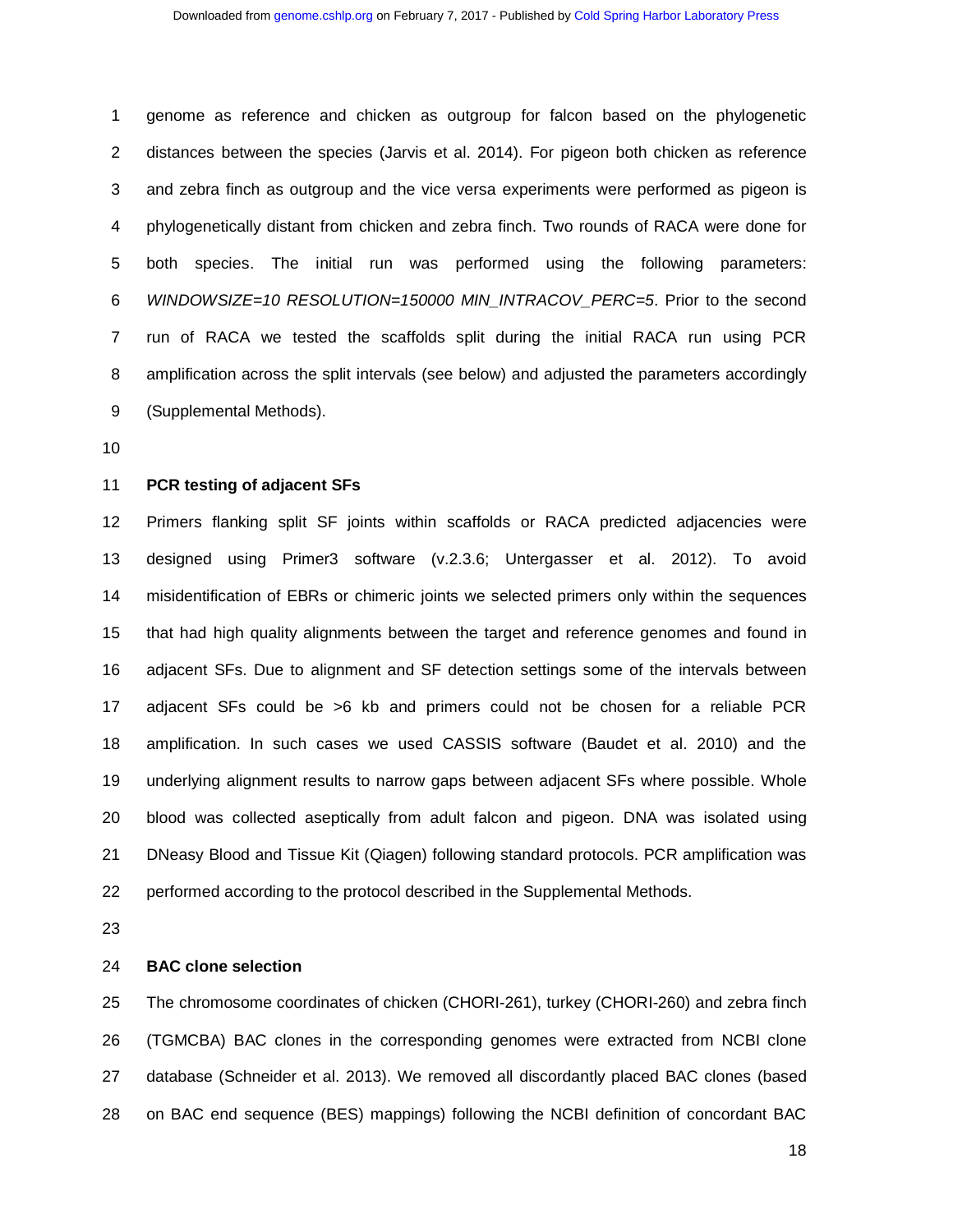1 placement. Briefly, a BAC clone placement was considered concordant when the estimated 2 BAC length in the corresponding avian genome is within [library average length  $\pm$ 3 3xstandard deviation] and BAC BESs map to the opposite DNA strands in the genome 4 assembly. Turkey and zebra finch BAC clone coordinates were translated into chicken 5 chromosome coordinates using UCSC Genome Browser LiftOver tool (Kent et al. 2002) with 6 the minimum ratio of remapped bases >0.1.

7

8 For each BAC clone mapped to the chicken chromosomes various genomic features 9 selected to estimate the probability of clones to hybridize with metaphase chromosomes in 10 distant avian species were calculated (Supplemental Table S3) using a custom Perl script or 11 extracted from gene, repetitive sequence, conserved element and nucleotide conservation 12 score files. The clones selected for mapping experiments were originally obtained from the 13 BACPAC Resource Centre at the Children's Hospital Oakland Research Institute and the 14 zebra finch TGMCBa library (Clemson University Genomics Institute).

15

### 16 **Classification tree**

17 The classification tree was created in R (v.3.2.3; Team 2015) using the classification and 18 regression tree (CART) algorithm included in the rpart package (v.4.1-10; Therneau et al. 19 2015). We introduced an adjusted weight matrix setting: the cost of returning a false positive 20 was twice as high as the cost of a false negative. The tree was visualized with rattle package 21 (v.4.1.0; Williams 2011).

22

### 23 **Cell culture and chromosome preparation**

24 Chromosome preparations were established from fibroblast cell lines generated from 25 collagenase treatment of 5- to 7-day-old embryos or from skin biopsies. Cells were cultured 26 at 40°C, and 5% CO<sub>2</sub> in Alpha MEM (Fisher), supplemented with 20% Fetal Bovine Serum 27 (Gibco), 2% Pen-Strep (Sigma) and 1% L-Glutamine (Sigma). Chromosome suspension 28 preparation followed standard protocols, briefly mitostatic treatment with colcemid at a final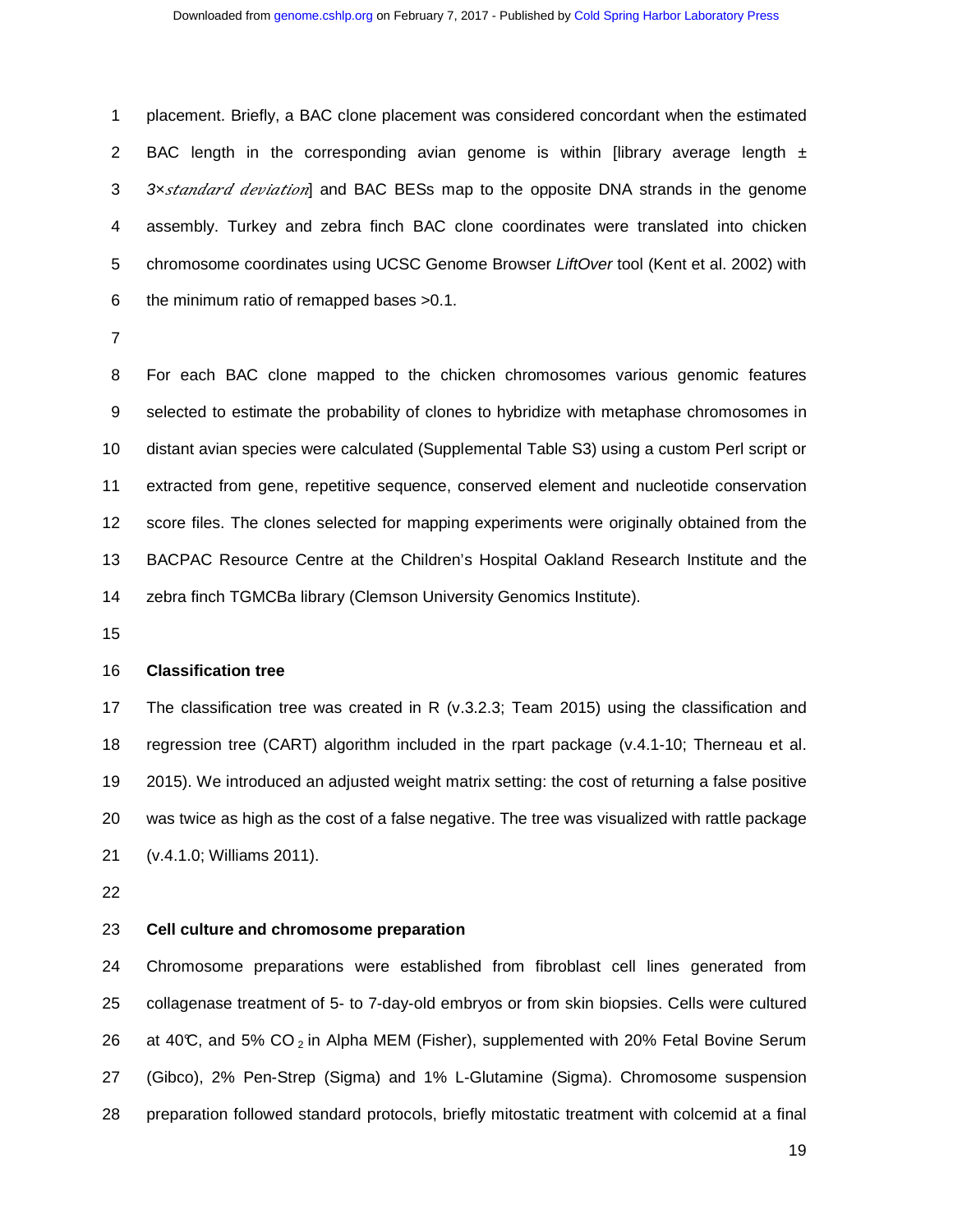- 1 concentration of 5.0 µg/ml for 1 h at 40°C was followed by hypotonic treatment with 75mM 2 KCI for 15 min at 37°C and fixation with 3:1 methanol: acetic acid.
- 3

### 4 **Preparation of BAC clones for fluorescence in-situ hybridization (FISH)**

5 BAC clone DNA was isolated using the Qiagen Miniprep Kit (Qiagen) prior to amplification 6 and direct labelling by nick translation. Probes were labeled with Texas Red-12-dUTP 7 (Invitrogen) and FITC-Fluorescein-12-UTP (Roche) prior to purification using the Qiagen 8 Nucleotide Removal Kit (Qiagen).

9

### 10 **Fluorescence in-situ hybridization (FISH)**

11 Metaphase preparations were fixed to slides and dehydrated through an ethanol series (2 12 min each in 2xSSC, 70%, 85% and 100% ethanol at room temperature). Probes were diluted 13 in a formamide buffer (Cytocell) with Chicken Hybloc (Insight Biotech) and applied to the 14 metaphase preparations on a 37°C hotplate bef ore sealing with rubber cement. Probe and 15 target DNA were simultaneously denatured on a 75°C hotplate prior to hybridization in a 16 humidified chamber at 37°C for 72 h. Slides were washed post-hybridization for 30 sec in 17 2×SSC/ 0.05% Tween 20 at room temperature, then counterstained using VECTASHIELD 18 anti-fade medium with DAPI (Vector Labs). Images were captured using an Olympus BX61 19 epifluorescence microscope with cooled CCD camera and SmartCapture (Digital Scientific 20 UK) system. In selected experiments, we used multiple hybridization strategies, making use 21 of the Cytocell Octochrome (8 chamber) and Multiprobe (24 chamber) devices. Briefly, 22 labeled probes were air dried on to the device. Probes were, re-hybridized in standard 23 buffer, applied to the glass slide (which was sub-divided to correspond to the hybridization 24 chambers) and FISH continued as above.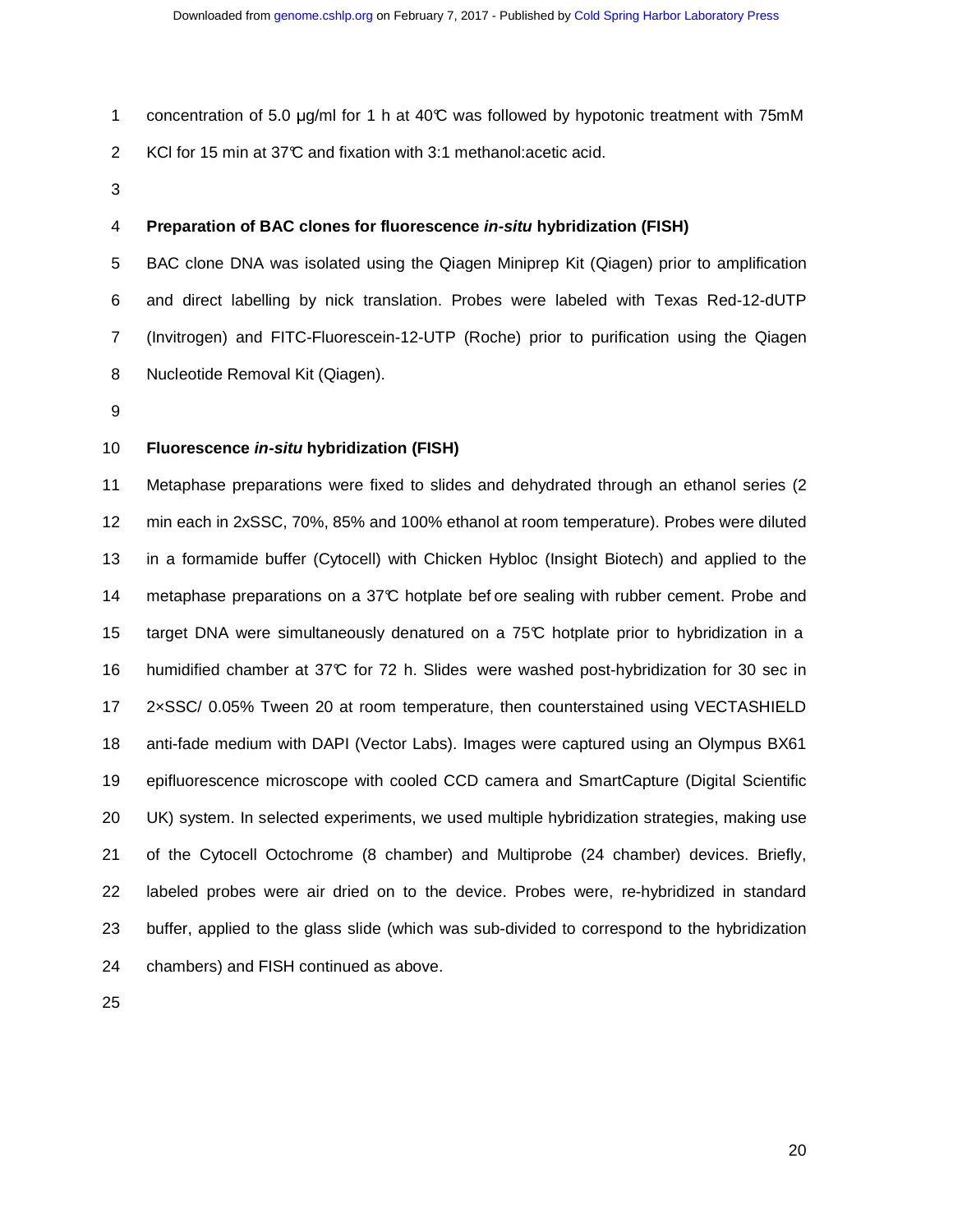### 1 **EBR detection and CNE density analysis**

2 The multiple alignments of the chicken, zebra finch, flycatcher, pigeon and falcon 3 chromosome sequences were obtained using progressiveCactus (Paten et al. 2011) with 4 default parameters. Pairwise synteny blocks were defined using the maf2synteny tool 5 (Kolmogorov et al. 2014) at 100, 300 and 500 kb resolution. Using chicken as reference 6 genome, EBRs were detected and classified using the *ad hoc* statistical approach described 7 previously (Farré et al. 2016). All well-defined (or flanking oriented PCFs) fusion and fission 8 points were identified from pairwise alignments with the chicken genome. Only the EBRs <sup>9</sup>≤100 kb were used for the CNE analysis. EBRs smaller than 1 kb were extended ±1 kb. For 10 each EBR, we defined two windows upstream (+1 and +2) and two downstream (-1 and -2) 11 of the same size as the EBR. We calculated the fraction of bases within CNEs in each EBR 12 site, upstream and downstream windows. Differences in CNE densities were tested for 13 significance using the Kruskall-Wallis test followed by Mann-Whitney U test.

14

#### 15 **Comparing CNE densities in EBRs and msHSBs**

16 Chicken chromosomes (excluding GGA16, W and Z) were divided into 1 kb non-overlapping 17 intervals. Only windows with >50% of their bases with chicken sequence data available were 18 used in this analysis. All intervals were assigned either to msHSBs >1.5 Mb (Farré et al. 19 2016), avian EBRs flanking: fusions, fissions, intrachromosomal EBR, and the intervals 20 found in the rest of the chicken genome. We estimated the average CNE density for each 21 window type and also the distance, in number of 1 kb windows, between each window with 22 the lowest CNE density (0 bp) and the nearest window with the average msHSB CNE 23 density or higher. CNE densities were obtained using bedtools (v.2.20-1; Quinlan and Hall 24 2010). Differences in distances between the two window types in msHSBs and EBRs were 25 tested for significance using the Kruskall-Wallis test followed by Mann-Whitney U test.

26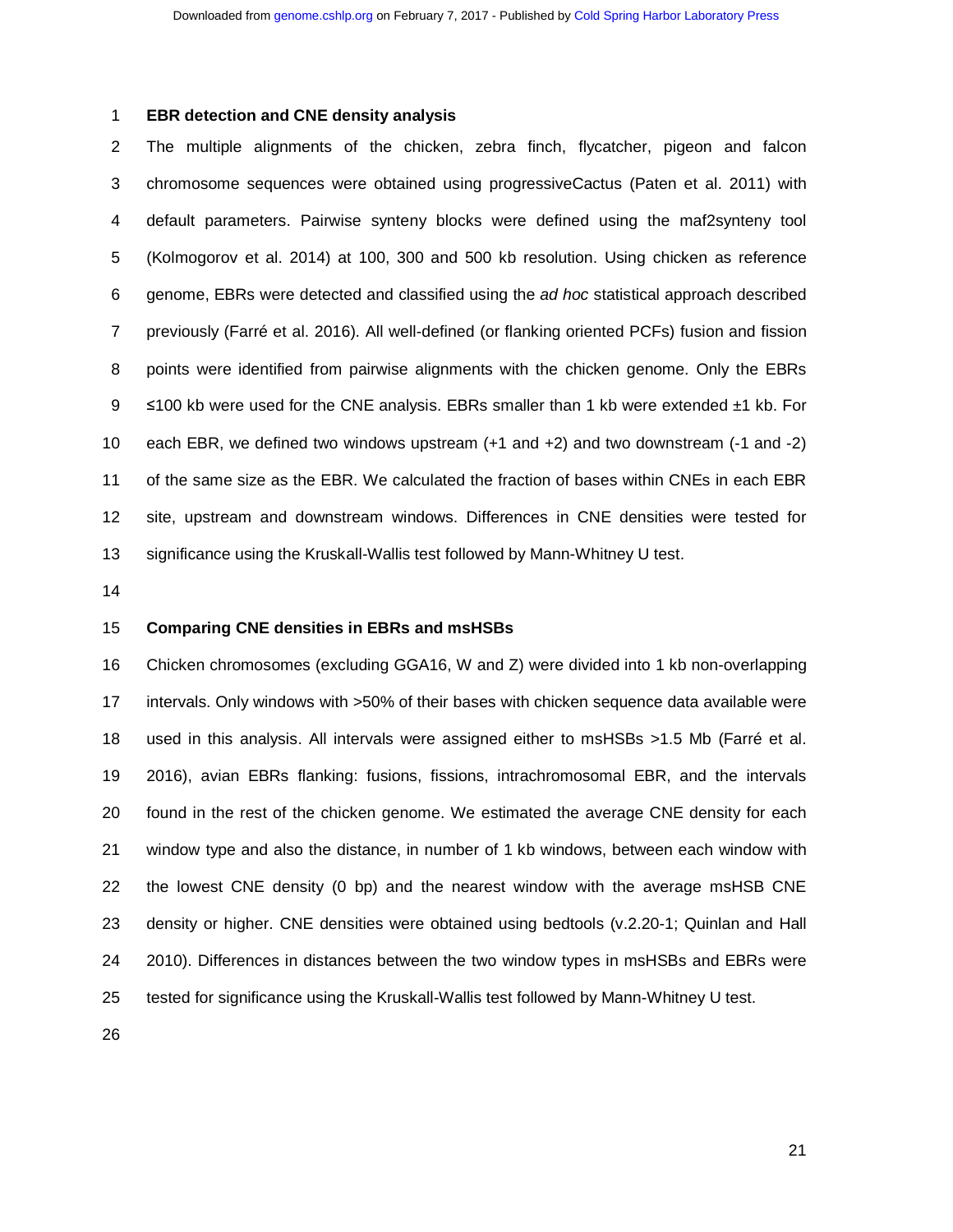### 1 **Densities of TEs in falcon intrachromosomal EBRs, fusions and fissions**

2 The TEs scaffold coordinates reported on Shapiro et al. 2013 were translated to falcon 3 chromosome coordinates using a custom Perl script. The densities of TEs (>100 bp on 4 average in the EBR- or non-EBR containing non-overlapping 10 Kbp genome intervals) were 5 compared for the falcon-lineage specific interchromosomal EBRs, EBRs flanking fusion and 6 fission events and the rest of the genome as previously described (Elsik et al. 2009; Larkin 7 et al. 2009; Groenen et al. 2012; Farré et al. 2016).

8

### 9 **DATA ACCESS**

- 10 The falcon a pigeon chromosome assemblies are deposited at DDBJ/ENA/GenBank under 11 the accessions MLQY00000000 and MLQZ00000000, respectively. Visualizations of falcon 12 and pigeon genome assemblies are available from the Evolution Highway comparative 13 chromosome browser: http://eh-demo.ncsa.uiuc.edu/birds; and our UCSC browser hub: 14 http://sftp.rvc.ac.uk/rvcpaper/birdsHUB/hub.txt.
- 15

### 16 **DISCLOSURE DECLARATION**

17 Authors report no conflict of interests.

18

### 19 **ACKNOWLEDGMENTS**

20 The authors would like thank Dr. Yu-Mei Chang for the assistance with statistical analyses.

- 21 This work was supported in part by the Biotechnology and Biological Sciences Research
- 22 Council [BB/K008226/1 and BB/J010170/1 to D.M.L, and BB/K008161/1 to D.K.G].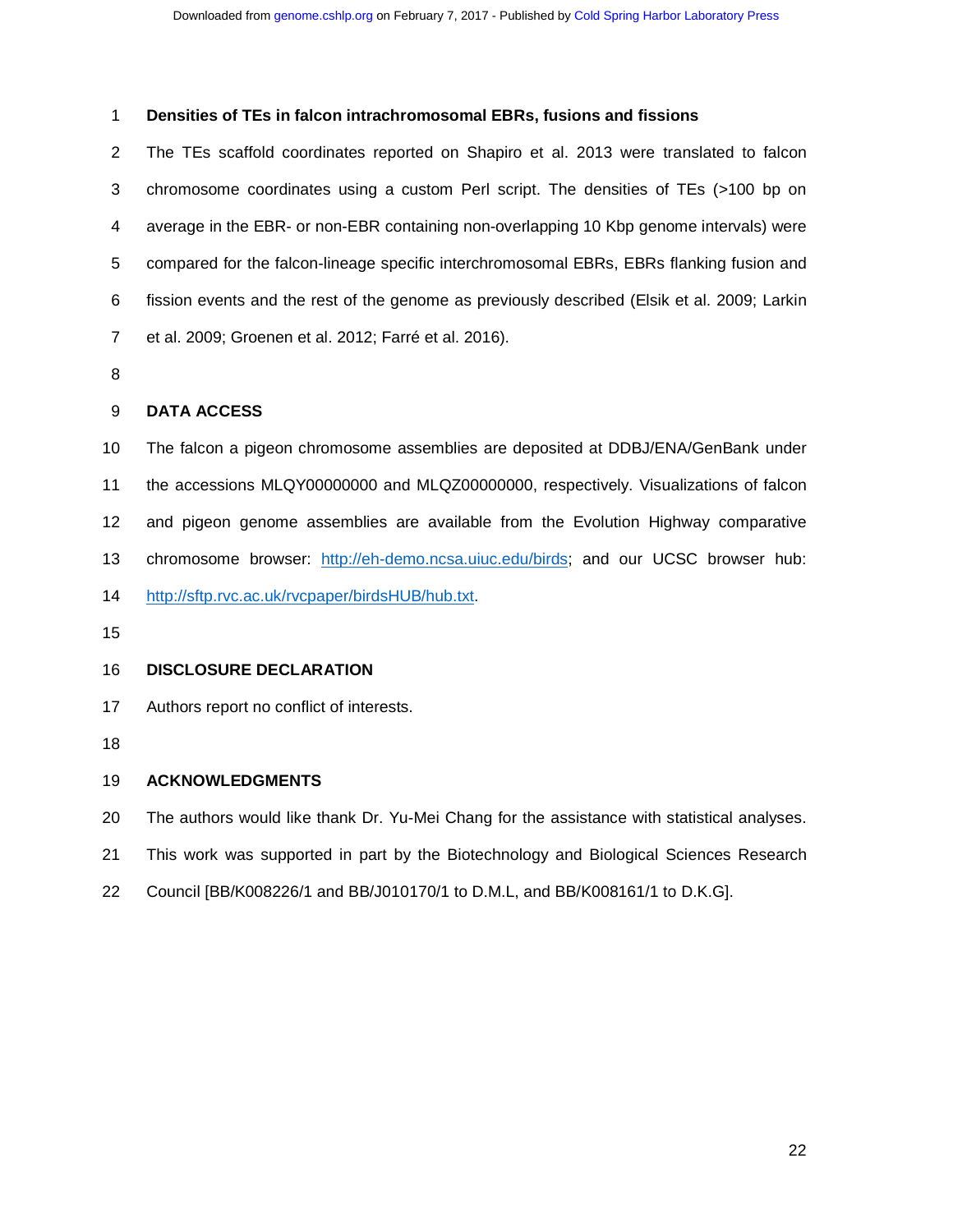#### **REFERENCES**

- Andersson L, Georges M. 2004. Domestic-animal genomics: deciphering the genetics of complex traits. Nat Rev Genet **5**: 202-212.
- Baudet C, Lemaitre C, Dias Z, Gautier C, Tannier E, Sagot MF. 2010. Cassis: detection of genomic rearrangement breakpoints. Bioinformatics **26**: 1897-1898.
- Benson G. 1999. Tandem repeats finder: a program to analyze DNA sequences. Nucleic Acids Res **27**: 573-580.
- Branco MR, Pombo A. 2006. Intermingling of chromosome territories in interphase suggests role in translocations and transcription-dependent associations. PLoS Biol **4**: e138.
- Burt DW. 2002. Origin and evolution of avian microchromosomes. Cytogenet Genome Res **96**.
- Burt DW, Bruley C, Dunn IC, Jones CT, Ramage A, Law AS, Morrice DR, Paton IR, Smith J, Windsor D et al. 1999. The dynamics of chromosome evolution in birds and mammals. Nature **402**: 411-413.
- Bush GL, Case SM, Wilson AC, Patton JL. 1977. Rapid speciation and chromosomal evolution in mammals. Proc Natl Acad Sci U S A **74**.
- Dalloul RA, Long JA, Zimin AV, Aslam L, Beal K, Blomberg Le A, Bouffard P, Burt DW, Crasta O, Crooijmans RP et al. 2010. Multi-platform next-generation sequencing of the domestic turkey (Meleagris gallopavo): genome assembly and analysis. PLoS Biol **8**.
- Deakin JE, Ezaz T. 2014. Tracing the evolution of amniote chromosomes. Chromosoma **123**: 201-216.
- Derjusheva S, Kurganova A, Habermann F, Gaginskaya E. 2004. High chromosome conservation detected by comparative chromosome painting in chicken, pigeon and passerine birds. Chromosome Res **12**: 715-723.
- Driscoll CA, Macdonald DW, O'Brien SJ. 2009. From wild animals to domestic pets, an evolutionary view of domestication. Proc Natl Acad Sci U S A **106**: 9971-9978.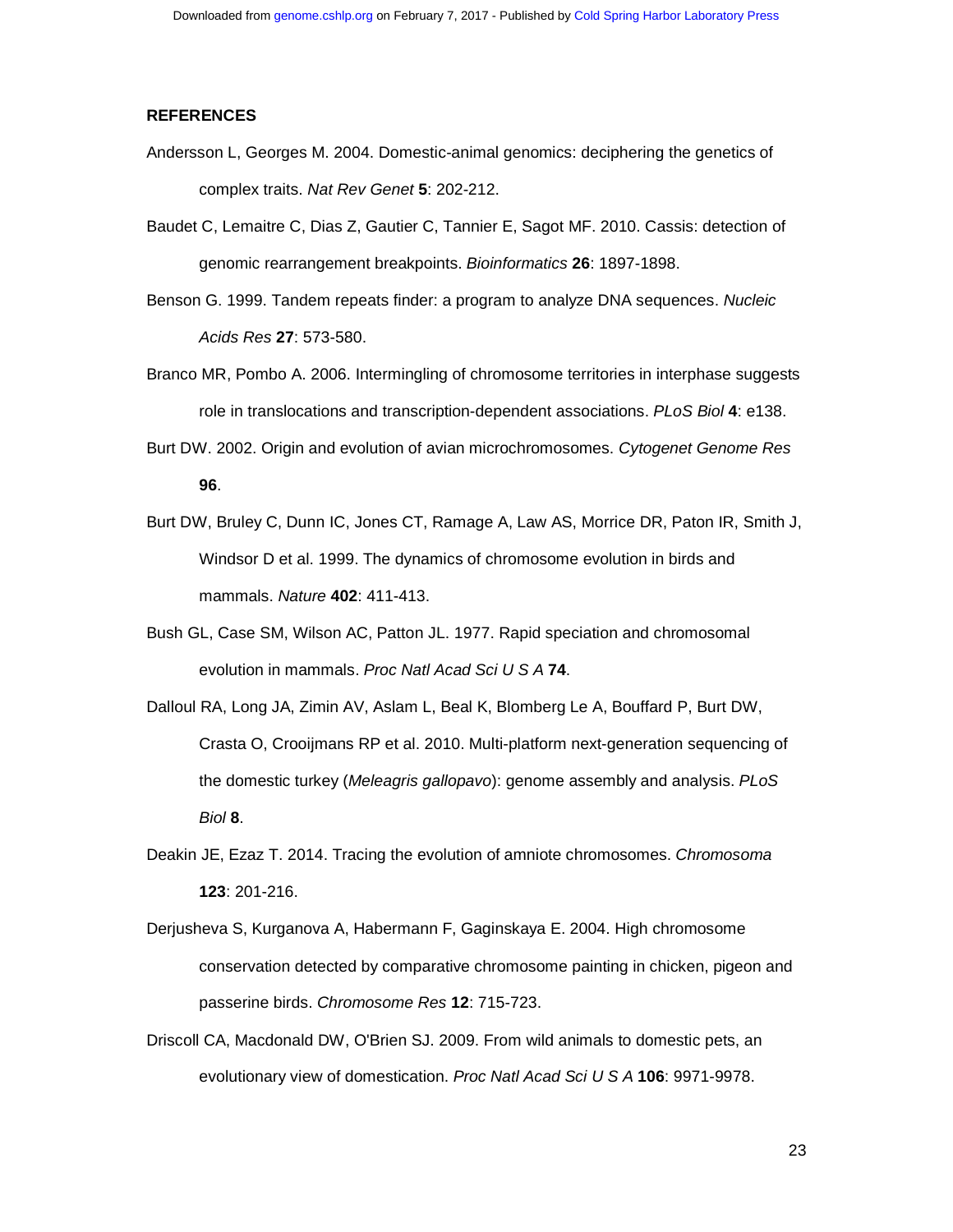- Elsik CG, Tellam RL, Worley KC. 2009 The genome sequence of a taurine cattle: a window to ruminant biology and evolution. Science **324**: 522-528.
- Ellegren H, Smeds L, Burri R, Olason PI, Backstrom N, Kawakami T, Kunstner A, Makinen H, Nadachowska-Brzyska K, Qvarnstrom A et al. 2012. The genomic landscape of species divergence in Ficedula flycatchers. Nature **491**: 756-760.
- Fang X, Nevo E, Han L, Levanon EY, Zhao J, Avivi A, Larkin D, Jiang X, Feranchuk S, Zhu Y et al. 2014. Genome-wide adaptive complexes to underground stresses in blind mole rats Spalax. Nat Commun **5**: 3966.
- Farré M, Narayan J, Slavov GT, Damas J, Auvil L, Li C, Jarvis ED, Burt DW, Griffin DK, Larkin DM. 2016. Novel insights into chromosome evolution in birds, archosaurs, and reptiles. Genome Biol Evol **8**: 2442-2451.
- Ferguson-Lees J, Christie DA. 2005. Raptors of the world. Princeton University Press, Princeton, N.J.
- Fontdevila A, Ruiz A, Ocaña J, Alonso G. 1982. Evolutionary history of Drosophila buzzatii. II. How much has chromosomal polymorphism changed in colonization? Evolution **36**.
- Griffin DK, Robertson LBW, Tempest HG, Skinner BM. 2007. The evolution of the avian genome as revealed by comparative molecular cytogenetics. Cytogenet Genome Res **117**: 64-77.
- Groenen MAM, Archibald AL, Uenishi H, Tuggle CK, Takeuchi Y, Rothschild MF, Rogel-Gaillard C, Park C, Milan D, Megens H-J et al. 2012. Analyses of pig genomes provide insight into porcine demography and evolution. Nature **491**: 393-398.
- Hansmann T, Nanda I, Volobouev V, Yang F, Schartl M, Haaf T, Schmid M. 2009. Crossspecies chromosome painting corroborates microchromosome fusion during karyotype evolution of birds. Cytogenet Genome Res **126**: 281-304.
- Harris RS. 2007. Improved pairwise alignment of genomic DNA. Vol Ph.D. The Pennsylvania State University.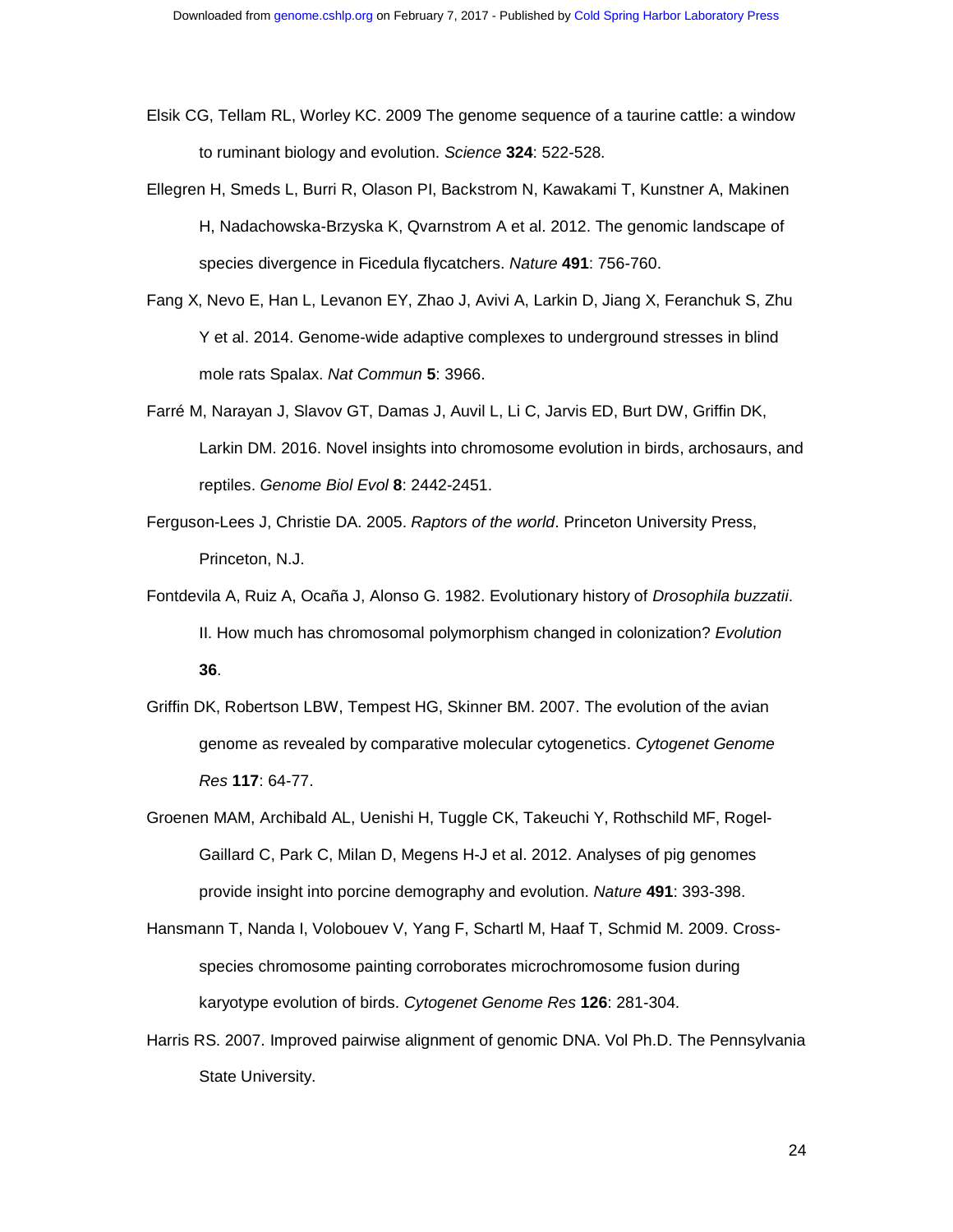- Hillier L. 2004. Sequence and comparative analysis of the chicken genome provide unique perspectives on vertebrate evolution. Nature **432**: 695-716.
- Hu X, Gao Y, Feng C, Liu Q, Wang X, Du Z, Wang Q, Li N. 2009. Advanced technologies for genomic analysis in farm animals and its application for QTL mapping. Genetica **136**: 371-386.
- Jarvis ED, Mirarab S, Aberer AJ, Li B, Houde P, Li C, Ho SYW, Faircloth BC, Nabholz B, Howard JT et al. 2014. Whole-genome analyses resolve early branches in the tree of life of modern birds. Science **346**: 1320-1331.
- Kasai F, O'Brien PC, Ferguson-Smith MA. 2013. Afrotheria genome; overestimation of genome size and distinct chromosome GC content revealed by flow karyotyping. Genomics **102**: 468-471.
- Kasai F, O'Brien PC, Ferguson-Smith MA. 2012. Reassessment of genome size in turtle and crocodile based on chromosome measurement by flow karyotyping: close similarity to chicken. Biol Lett **8**: 631-635.
- Kent WJ, Baertsch R, Hinrichs A, Miller W, Haussler D. 2003. Evolution's cauldron: Duplication, deletion, and rearrangement in the mouse and human genomes. Proc Natl Acad Sci U S A **100**: 11484-11489.
- Kent WJ, Sugnet CW, Furey TS, Roskin KM, Pringle TH, Zahler AM, Haussler D. 2002. The human genome browser at UCSC. Genome Res **12**: 996-1006.
- Kim J, Larkin DM, Cai Q, Asan, Zhang Y, Ge R-L, Auvil L, Capitanu B, Zhang G, Lewin HA et al. 2013. Reference-assisted chromosome assembly. Proc Natl Acad Sci U S A **110**: 1785-1790.
- Kinsella RJ, Kahari A, Haider S, Zamora J, Proctor G, Spudich G, Almeida-King J, Staines D, Derwent P, Kerhornou A et al. 2011. Ensembl BioMarts: a hub for data retrieval across taxonomic space. Database **2011**: bar030.
- Koepfli K-P, Benedict Paten, Scientists tGKCo, O'Brien SJ. 2015. The Genome 10K Project: A Way Forward. Ann Rev Anim Biosci **3**: 57-111.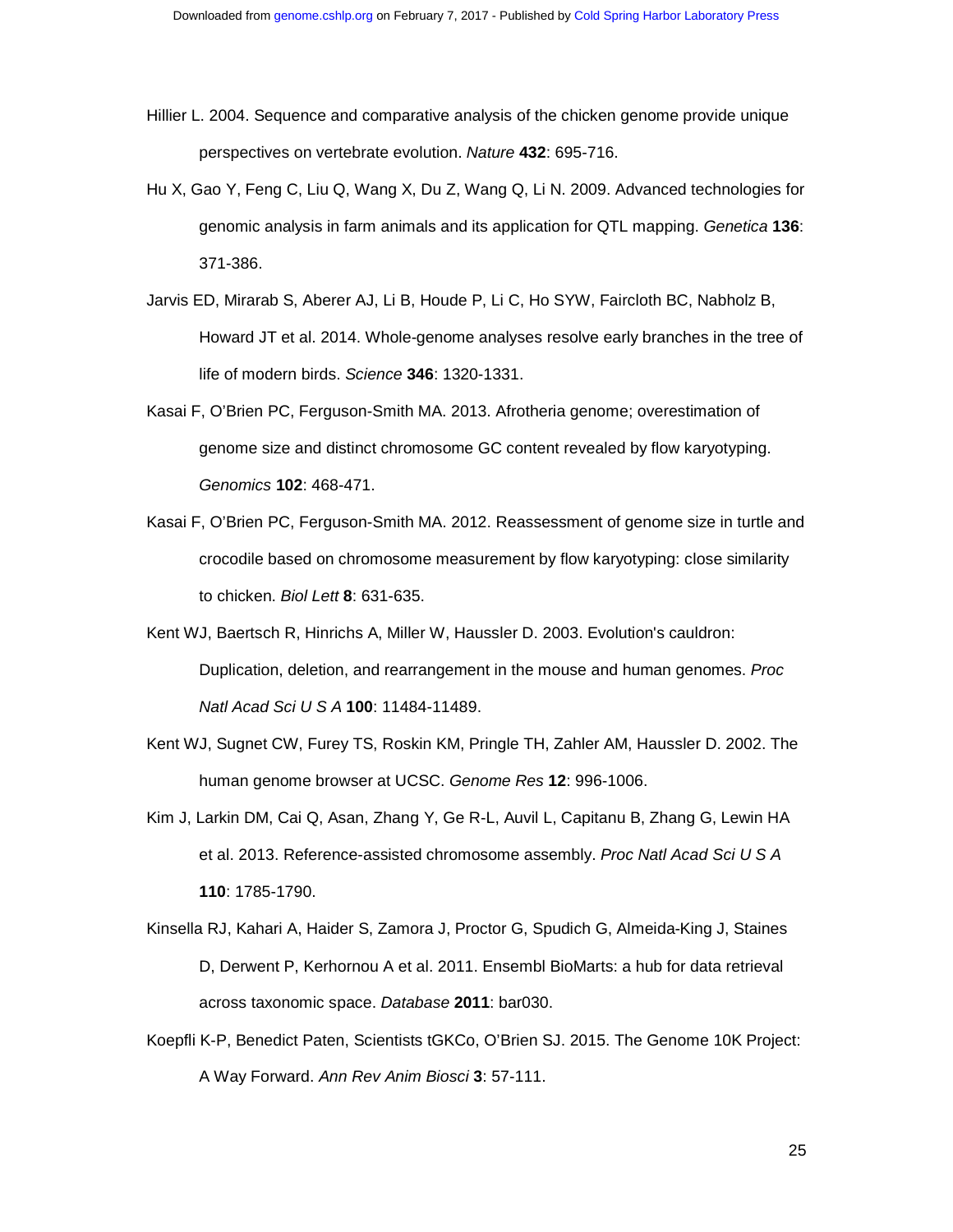- Kolmogorov M, Raney B, Paten B, Pham S. 2014. Ragout-a reference-assisted assembly tool for bacterial genomes. Bioinformatics **30**: i302-309.
- Larkin DM, Daetwyler HD, Hernandez AG, Wright CL, Hetrick LA, Boucek L, Bachman SL, Band MR, Akraiko TV, Cohen-Zinder M et al. 2012. Whole-genome resequencing of two elite sires for the detection of haplotypes under selection in dairy cattle. Proc Natl Acad Sci U S A **109**: 7693-7698.
- Larkin DM, Prokhorovich MA, Astakhova NM, Zhdanova NS. 2006. Comparative mapping of mink chromosome8p: in situ hybridization of seven cattle BAC clones. Anim Genet **37**: 429-430.
- Larkin DM, Pape G, Donthu R, Auvil L, Welge M, Lewin HA. 2009. Breakpoint regions and homologous synteny blocks in chromosomes have different evolutionary histories. Genome Res **19**: 770-777.
- Lewin HA, Larkin DM, Pontius J, O'Brien SJ. 2009. Every genome sequence needs a good map. Genome Res **19**: 1925-1928.
- Lindblad-Toh K, Garber M, Zuk O, Lin MF, Parker BJ, Washietl S, Kheradpour P, Ernst J, Jordan G, Mauceli E et al. 2011. A high-resolution map of human evolutionary constraint using 29 mammals. Nature **478**: 476-482.
- Loh W-Y. 2011. Classification and regression trees. WIREs Data Mining Knowl Discov **1**: 14- 23.
- Mak ACY, Lai YYY, Lam ET, Kwok T-P, Leung AKY, Poon A, Mostovoy Y, Hastie AR, Stedman W, Anantharaman T et al. 2016. Genome-wide structural variation detection by genome mapping on nanochannel arrays. Genetics **202**: 351-362.
- Makunin AI, Kichigin IG, Larkin DM, O'Brien PC, Ferguson-Smith MA, Yang F, Proskuryakova AA, Vorobieva NV, Chernyaeva EN, O'Brien SJ et al. 2016. BMC Genomics **17**: 618.
- Meyerson M, Gabriel S, Getz G. 2010. Advances in understanding cancer genomes through second-generation sequencing. Nat Rev Genet **11**: 685-696.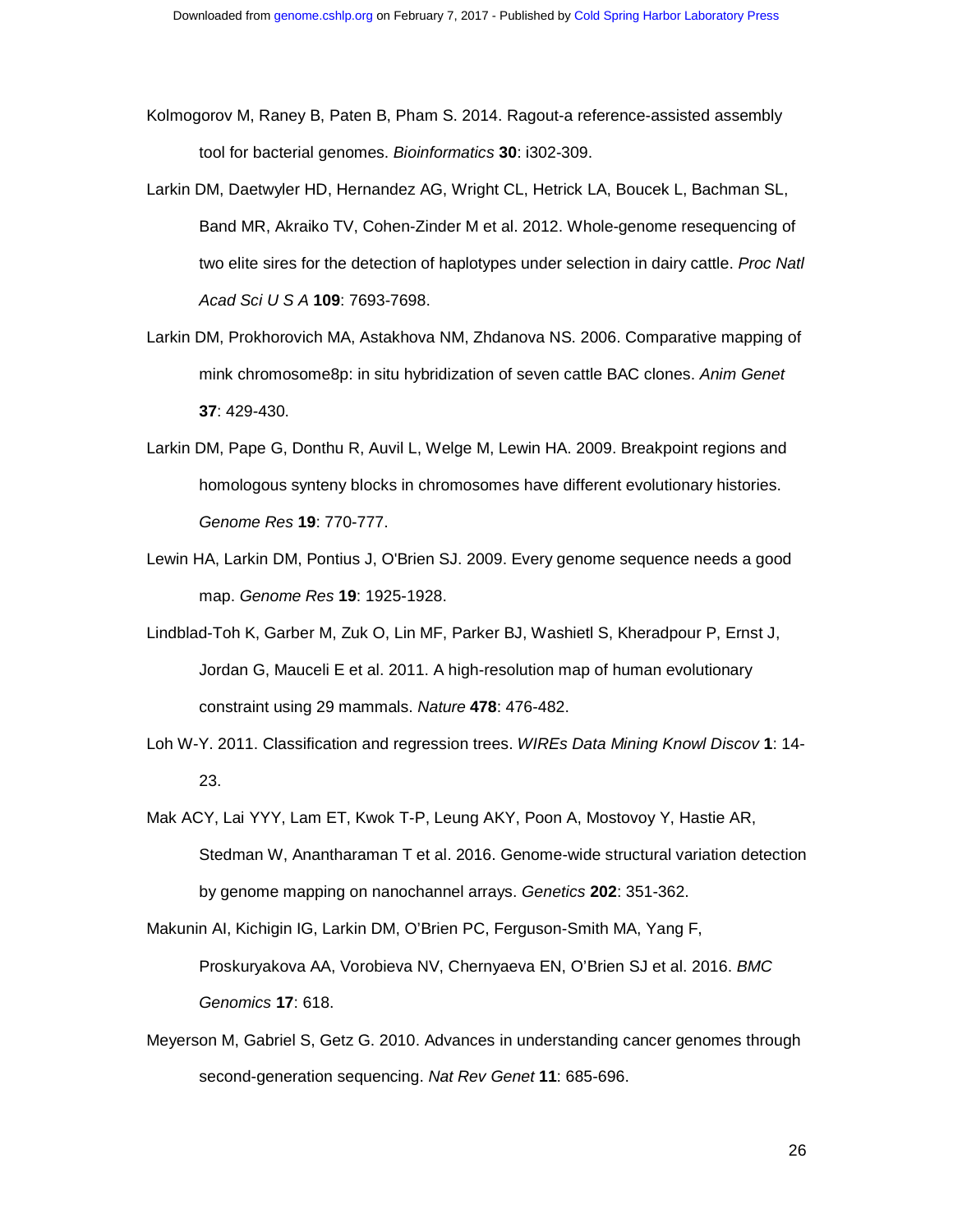- Modi WS, Romanov M, Green ED, Ryder O. 2009. Molecular cytogenetics of the california condor: evolutionary and conservation implications. Cytogenet Genome Res **127**: 26- 32.
- Morgulis A, Gertz EM, Schaffer AA, Agarwala R. 2006. A fast and symmetric DUST implementation to mask low-complexity DNA sequences. J Comput Biol **13**: 1028- 1040.
- Murphy WJ, Larkin DM, Everts-van der Wind A, Bourque G, Tesler G, Auvil L, Beever JE, Chowdhary BP, Galibert F, Gatzke L et al. 2005. Dynamics of mammalian chromosome evolution inferred from multispecies comparative maps. Science **309**: 613-617.
- Nishida C, Ishijima J, Kosaka A, Tanabe H, Habermann FA, Griffin DK, Matsuda Y. 2008. Characterization of chromosome structures of Falconinae (Falconidae, Falconiformes, Aves) by chromosome painting and delineation of chromosome rearrangements during their differentiation. Chromosome Res **16**: 171-181.
- Paten B, Earl D, Nguyen N, Diekhans M, Zerbino D, Haussler D. 2011. Cactus: Algorithms for genome multiple sequence alignment. Genome Res **21**: 1512-1528.
- Price TD. 2002. Domesticated birds as a model for the genetics of speciation by sexual selection. Genetica **116**: 311-327.
- Putnam NH, O'Connell BL, Stites JC, Rice BJ, Blanchette M, Calef R, Troll CJ, Fields A, Hartley PD, Sugnet CW et al. 2016. Chromosome-scale shotgun assembly using an in vitro method for long-range linkage. Genome Res doi:10.1101/gr.193474.115.
- Quinlan AR, Hall IM. 2010. BEDTools: a flexible suite of utilities for comparing genomic features. Bioinformatics **26**: 841-842.
- Rhoads A, Au KF. 2015. PacBio Sequencing and Its Applications. Genomics Proteomics Bioinformatics **13**: 278-289.
- Romanov MN, Dodgson JB, Gonser RA, Tuttle EM. 2011. Comparative BAC-based mapping in the white-throated sparrow, a novel behavioral genomics model, using interspecies overgo hybridization. BMC Res Notes **4**: 211.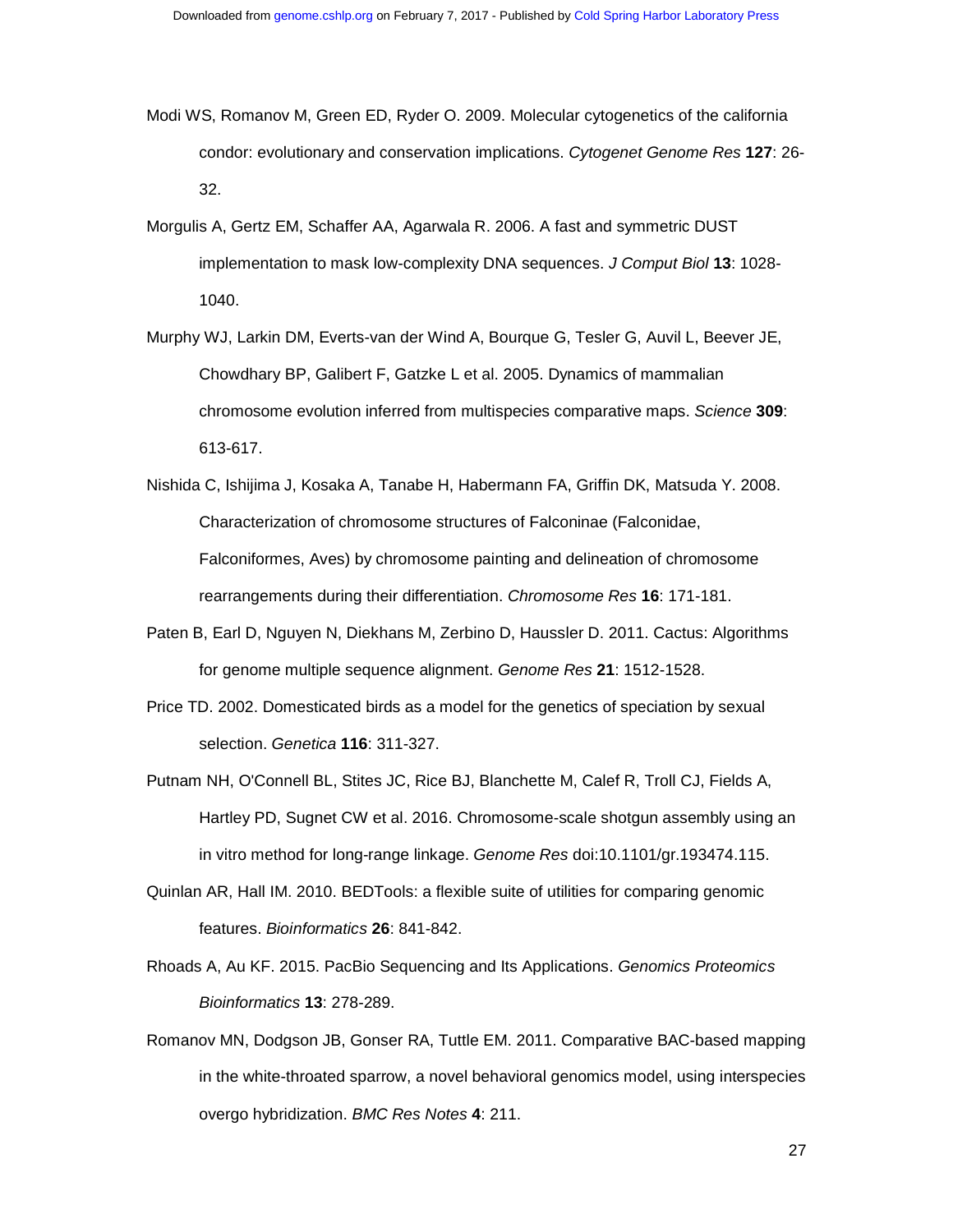Romanov MN, Farré M, Lithgow PE, Fowler KE, Skinner BM, O'Connor R, Fonseka G, Backström N, Matsuda Y, Nishida C et al. 2014. Reconstruction of gross avian genome structure, organization and evolution suggests that the chicken lineage most closely resembles the dinosaur avian ancestor. BMC Genomics **15**: 1-18.

- Rosenbloom KR, Armstrong J, Barber GP, Casper J, Clawson H, Diekhans M, Dreszer TR, Fujita PA, Guruvadoo L, Haeussler M et al. 2015. The UCSC Genome Browser database: 2015 update. Nucleic Acids Res **43**: D670-681.
- Schmid M, Smith J, Burt DW, Aken BL, Antin PB, Archibald AL, Ashwell C, Blackshear PJ, Boschiero C, Brown CT et al. 2015. Third report on chicken genes and chromosomes 2015. Cytogenet Genome Res **145**: 78-179.
- Schneider VA, Chen HC, Clausen C, Meric PA, Zhou Z, Bouk N, Husain N, Maglott DR, Church DM. 2013. Clone DB: an integrated NCBI resource for clone-associated data. Nucleic Acids Res **41**: D1070-1078.
- Shapiro MD, Kronenberg Z, Li C, Domyan ET, Pan H, Campbell M, Tan H, Huff CD, Hu H, Vickrey AI et al. 2013. Genomic diversity and evolution of the head crest in the rock pigeon. Science **339**: 1063-1067.
- Siepel A, Bejerano G, Pedersen JS, Hinrichs AS, Hou M, Rosenbloom K, Clawson H, Spieth J, Hillier LW, Richards S et al. 2005. Evolutionarily conserved elements in vertebrate, insect, worm, and yeast genomes. Genome Res **15**: 1034-2050.
- Skinner BM, Griffin DK. 2012. Intrachromosomal rearrangements in avian genome evolution: evidence for regions prone to breakpoints. Heredity **108**: 37-41.
- Stringham SA, Mulroy EE, Xing J, Record D, Guernsey MW, Aldenhoven JT, Osborne EJ, Shapiro MD. 2012. Divergence, convergence, and the ancestry of feral populations in the domestic rock pigeon. Curr Biol **22**: 302-308.
- Tamazian G, Dobrynin P, Krasheninnikova K, Komissarov A, Koepfli KP, O'Brien SJ. 2016. Chromosomer: a reference-based genome arrangement tool for producing draft chromosome sequences. GigaScience **5**: 38.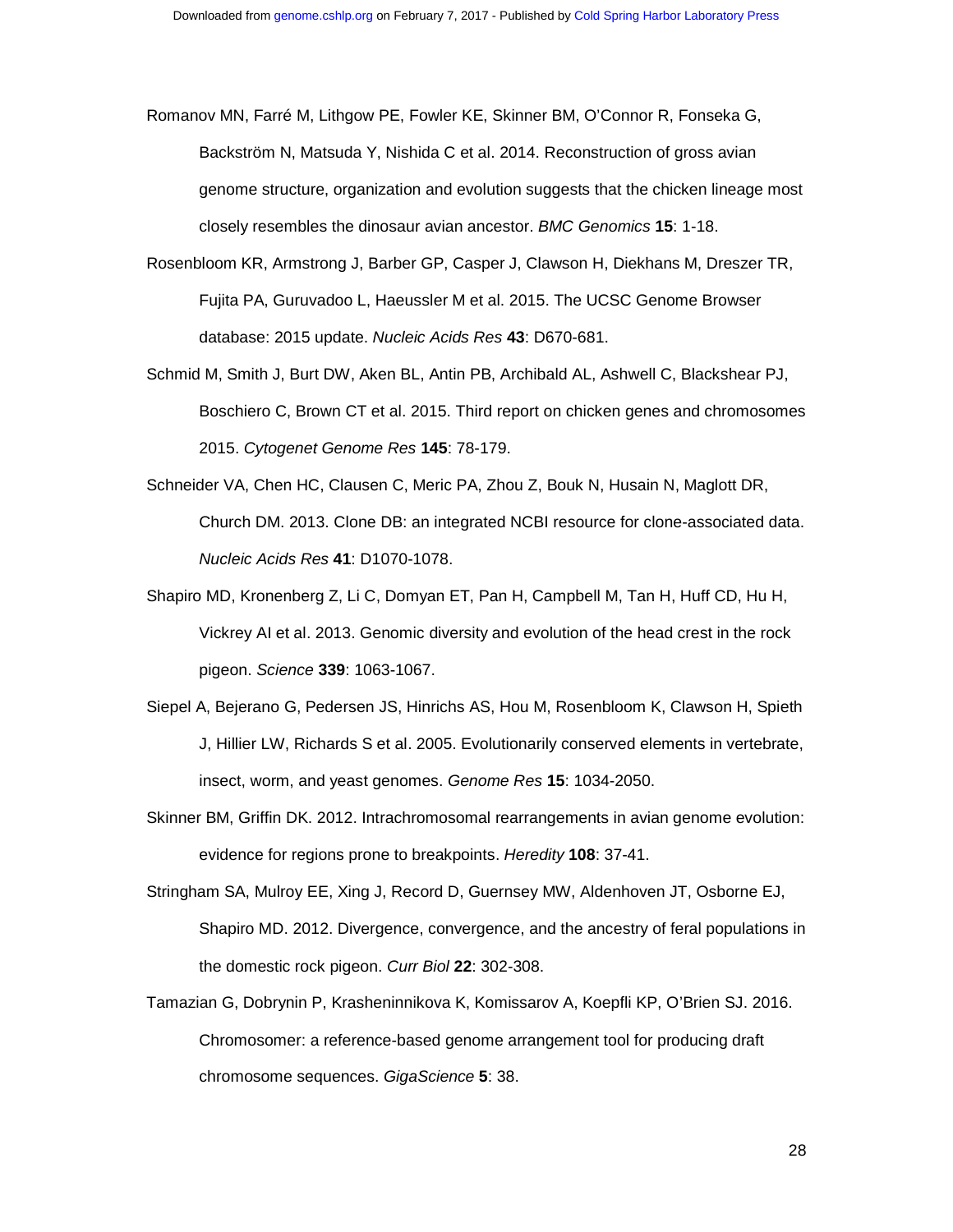- Teague B, Waterman MS, Goldstein S, Potamousis K, Zhou S, Reslewic S, Sarkar D, Valouev A, Churas C, Kidd JM et al. 2010. High-resolution human genome structure by single-molecule analysis. Proc Natl Acad Sci U S A **107**: 10848-10853.
- Team RC. 2015. R: a language and environment for statistical computing (R foundation for statistical computing, Vienna, 2012). http://www.R-project.org.
- Therneau T, Atkinson B, Ripley B. 2015. rpart: recursive partitioning and regression trees. R package version 4.1–10.
- Tucker V, Cade T, Tucker A. 1998. Diving speeds and angles of a gyrfalcon (Falco rusticolus). J Exp Biol **201**: 2061-2070.
- Untergasser A, Cutcutache I, Koressaar T, Ye J, Faircloth BC, Remm M, Rozen SG. 2012. Primer3-new capabilities and interfaces. Nucleic Acids Res **40**: e115.
- Warren WC, Clayton DF, Ellegren H, Arnold AP, Hillier LW, Kunstner A, Searle S, White S, Vilella AJ, Fairley S et al. 2010. The genome of a songbird. Nature **464**: 757-762.
- Williams G. 2011. Data mining with Rattle and R: The art of excavating data for knowledge discovery. Springer Science & Business Media.
- Zhan X, Pan S, Wang J, Dixon A, He J, Muller MG, Ni P, Hu L, Liu Y, Hou H et al. 2013. Peregrine and saker falcon genome sequences provide insights into evolution of a predatory lifestyle. Nat Genet **45**: 563-566.
- Zhang G, Li B, Li C, Gilbert MT, Jarvis ED, Wang J, Avian Genome C. 2014a. Comparative genomic data of the Avian Phylogenomics Project. GigaScience **3**: 26.
- Zhang G, Li C, Li Q, Li B, Larkin DM, Lee C, Storz JF, Antunes A, Greenwold MJ, Meredith RW et al. 2014b. Comparative genomics reveals insights into avian genome evolution and adaptation. Science **346**: 1311-1320.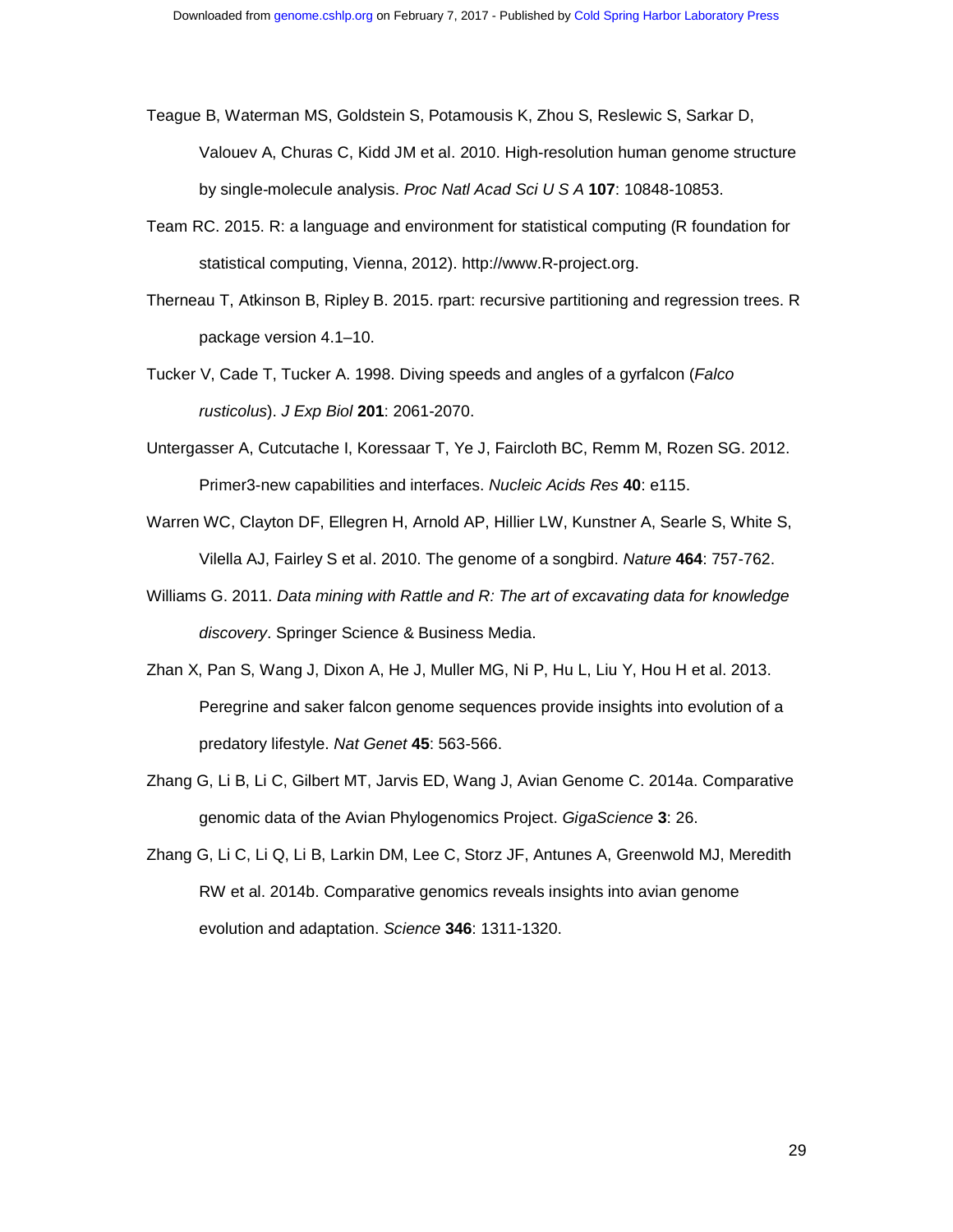### **FIGURE LEGENDS**

**Figure 1.** Methodology for the placement of the PCFs on chromosomes. (A) dual-color FISHof universal BAC clones, (B) cytogenetic map of the falcon chromosome 8 (FPE8) with indication of the relative positions of the BAC clones along the chromosome, and (C) assembled chromosome containing PCFs 7a, 7b and 13b\_13a. Blue blocks indicate positive (+) orientation of tracks compared to the falcon chromosome, red blocks indicate negative (-) orientation and grey blocks show unknown (?) orientation.

**Figure 2.** Distribution of universal BAC clones along chicken chromosomes. Each rectangle represents a chicken chromosome and the lines inside the location of each BAC clone. BAC clones are colored accordingly to the maximum phylogenetic distance of the species they successfully hybridized. The distribution of spacing between all these BAC clones is shown on the Supplemental Fig. S3.

**Figure 3.** Ideogram of pigeon (A) and peregrine falcon (B) chromosomes. Numbered rectangles represent chromosomes and colored blocks inside represent regions of homeology with chicken chromosomes. Lines within colored blocks represent block orientation. Pigeon chromosomes 1-9 and Z were numbered according to Hansmann et al., 2009 and the remaining chromosomes according to their chicken homeologues. Falcon chromosomes 1-13 and Z were numbered accordingly to Nishida et al. 2008. The remaining chromosomes were numbered by decreasing combined length of the placed PCFs. Triangles above the falcon chromosomes point to the positions of falcon-specific fusions and below chromosomes demarcate the positions of fissions. Black filling within the triangles point to the EBR boundaries used in the CNE analysis.

**Figure 4.** Average fraction of bases within conserved non-coding elements (CNEs) in avian EBRs and two flanking regions upstream (-) and downstream (+).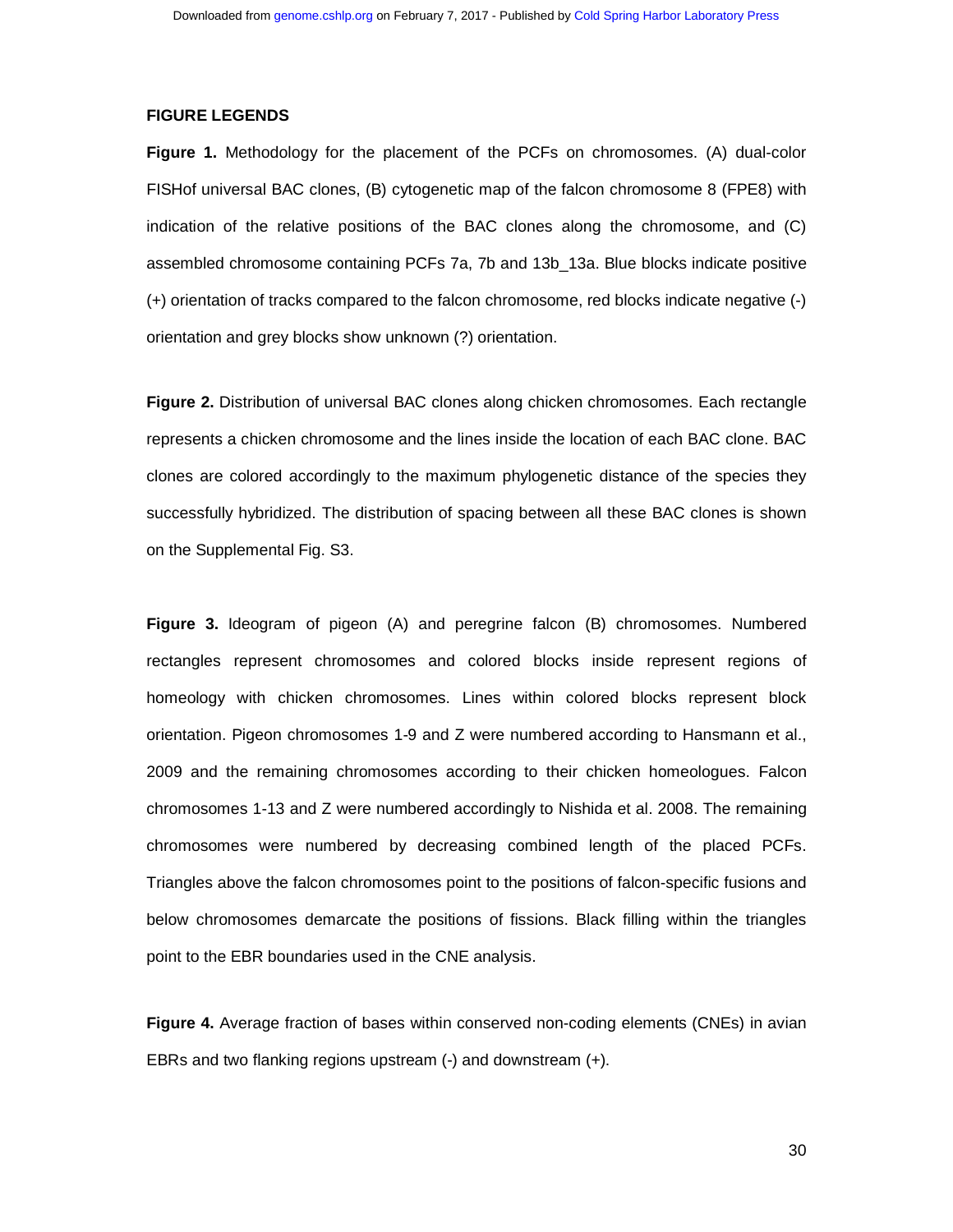### **TABLES**

|                                   | Peregrine falcon |                |                   | Pigeon          |                |                   |
|-----------------------------------|------------------|----------------|-------------------|-----------------|----------------|-------------------|
| <b>Statistics</b>                 | <b>Scaffold</b>  | <b>Default</b> | <b>Adjusted</b>   | <b>Scaffold</b> | <b>Default</b> | Adjusted          |
|                                   | assembly         | <b>RACA</b>    | RACA <sup>1</sup> | assembly        | <b>RACA</b>    | RACA <sup>1</sup> |
| No. scaffolds $(2 10 kb)$         | 723              | 478            | 478               | 1.081           | 572            | 572               |
| No. PCFs                          | <b>NA</b>        | 113            | 93                | <b>NA</b>       | 150            | 137               |
| Total length (Gb)                 | 1.17             | 1.14           | 1.14              | 1.10            | 1.07           | 1.07              |
| N50 (Mb)                          | 3.94             | 27.44          | 25.82             | 3.15            | 34.54          | 22.17             |
| Fraction of scaffold assembly (%) | <b>NA</b>        | 97.17          | 97.17             | <b>NA</b>       | 95.86          | 95.86             |
| No. scaffolds split by RACA       | <b>NA</b>        | 72 $(15.06^2)$ | 15 $(3.14^2)$     | <b>NA</b>       | 78 $(13.64^2)$ | 20 $(3.50^2)$     |

**Table 1.** Scaffold-based RACA assemblies for peregrine falcon and pigeon.

<sup>1</sup>RACA assembly after the use of adjusted coverage thresholds and post-processing of scaffolds verified by PCR.

<sup>2</sup>Percentage of all scaffolds included in the RACA assembly.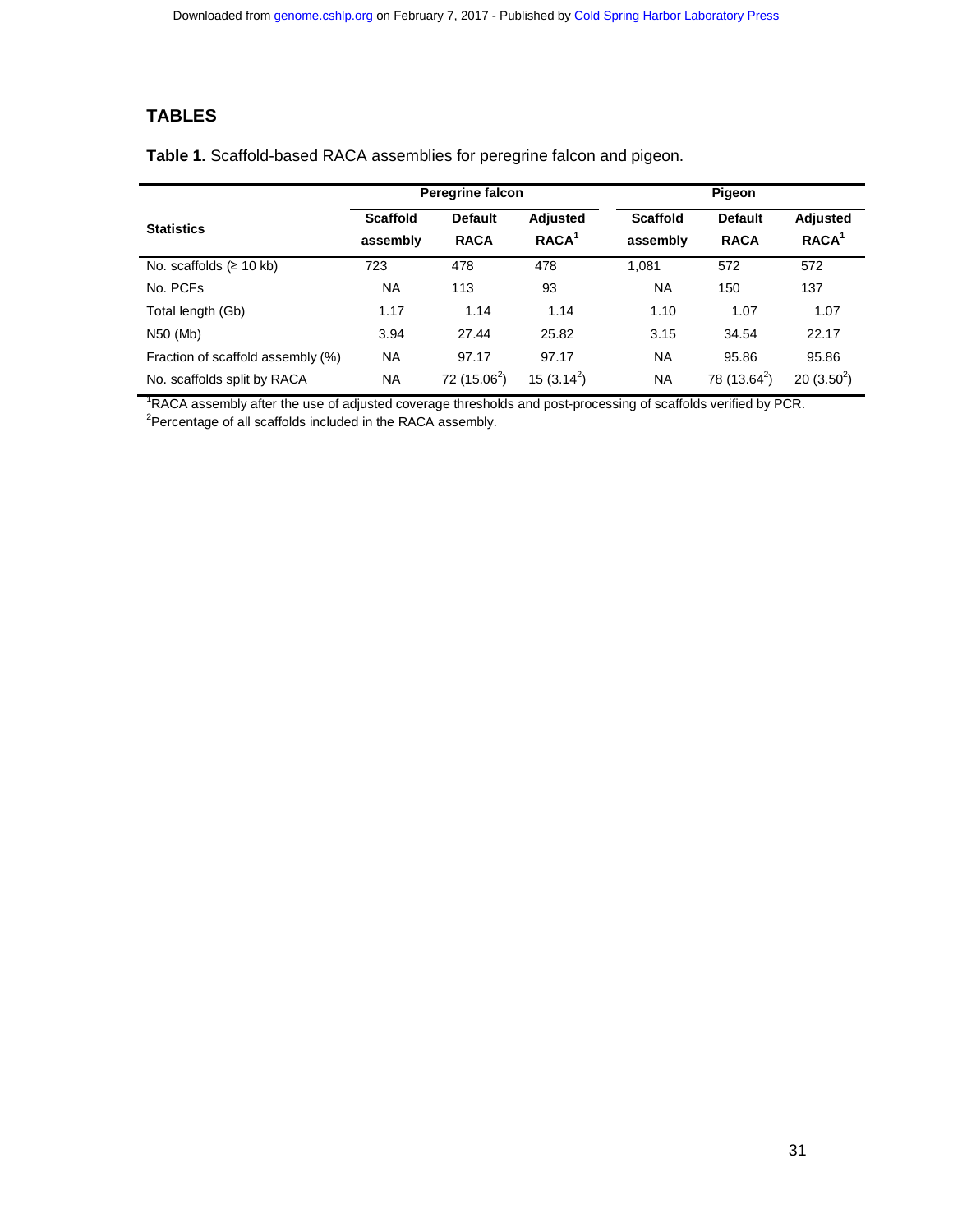|                  | <b>Chicken BAC clones</b> |                  |              | <b>Zebra finch BAC clones</b> |                  |            |              |           |
|------------------|---------------------------|------------------|--------------|-------------------------------|------------------|------------|--------------|-----------|
|                  |                           | Success rate (%) |              |                               | Success rate (%) |            |              |           |
|                  | <b>Divergence</b>         | Random set       | Selected set | Ratio                         | Divergence       | Random set | Selected set | Ratio     |
|                  | time (MY)                 | $N = 53$         | $N = 99$     |                               | time (MY)        | $N = 48$   | $N = 24$     |           |
| Chicken          | <b>NA</b>                 | <b>NA</b>        | <b>NA</b>    | <b>NA</b>                     | 89               | 58.33      | 75.00        | 1.29      |
| Turkey           | 28                        | 88.68            | 100.00       | 1.13                          | 89               | 54.17      | 83.33        | 1.54      |
| Pigeon           | 89                        | 26.42            | 91.92        | 3.48                          | 69               | 68.75      | 70.83        | 1.03      |
| Peregrine falcon | 89                        | 47.17            | 93.94        | 1.99                          | 60               | 93.75      | 91.67        | 0.98      |
| Zebra finch      | 89                        | 20.75            | 90.91        | 4.38                          | <b>NA</b>        | <b>NA</b>  | <b>NA</b>    | <b>NA</b> |

### **Table 2.** Comparison of zoo-FISH success rate for random and selected set of BAC clones.

Divergence times are the average of the times reported on the ExaML TENT topology from Jarvis et al. 2014.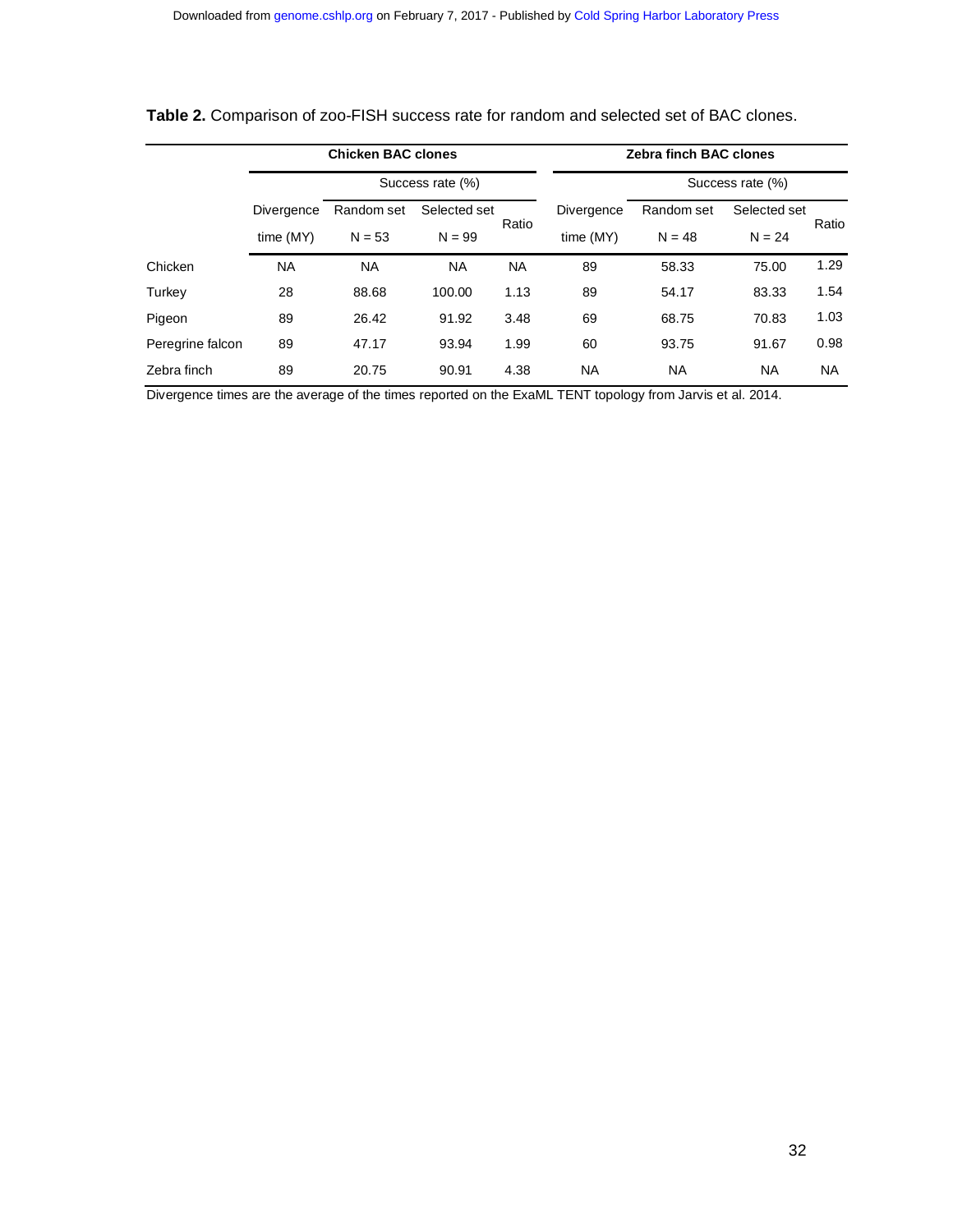| <b>Statistics</b>              | <b>Peregrine falcon</b> | Pigeon |
|--------------------------------|-------------------------|--------|
| No. informative BAC clones     | 177                     | 151    |
| No. PCFs placed on chromosomes | 57                      | 60     |
| Combined length (Gb)           | 1.03                    | 0.91   |
| PCF assembly coverage (%)      | 90.03                   | 85.23  |
| Scaffold assembly coverage (%) | 87.55                   | 81.70  |
| No. oriented PCFs              | 32                      | 26     |
| Combined length (Mb)           | 888.67                  | 687.59 |

**Table 3.** Statistics for the chromosome assemblies of peregrine falcon and pigeon.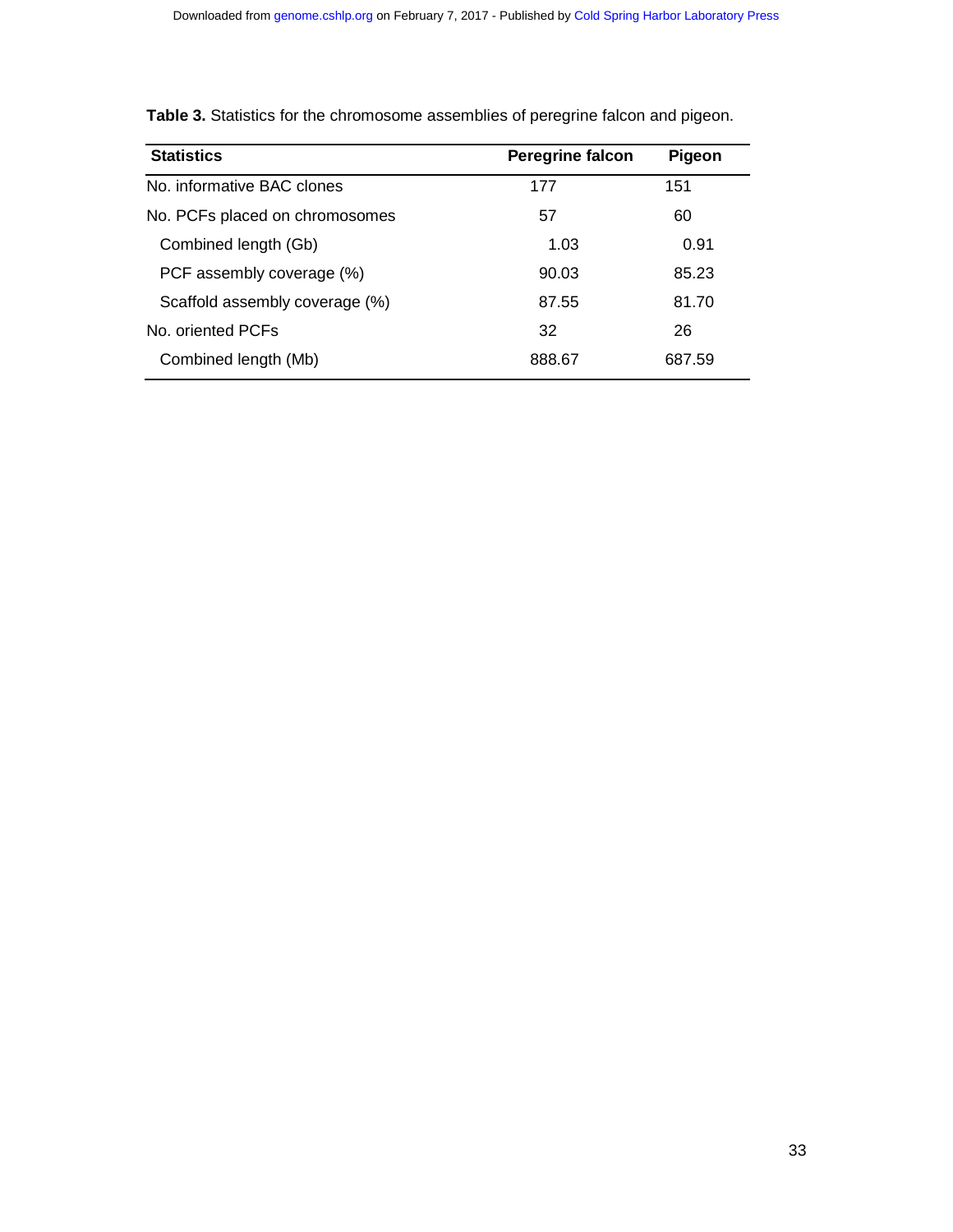

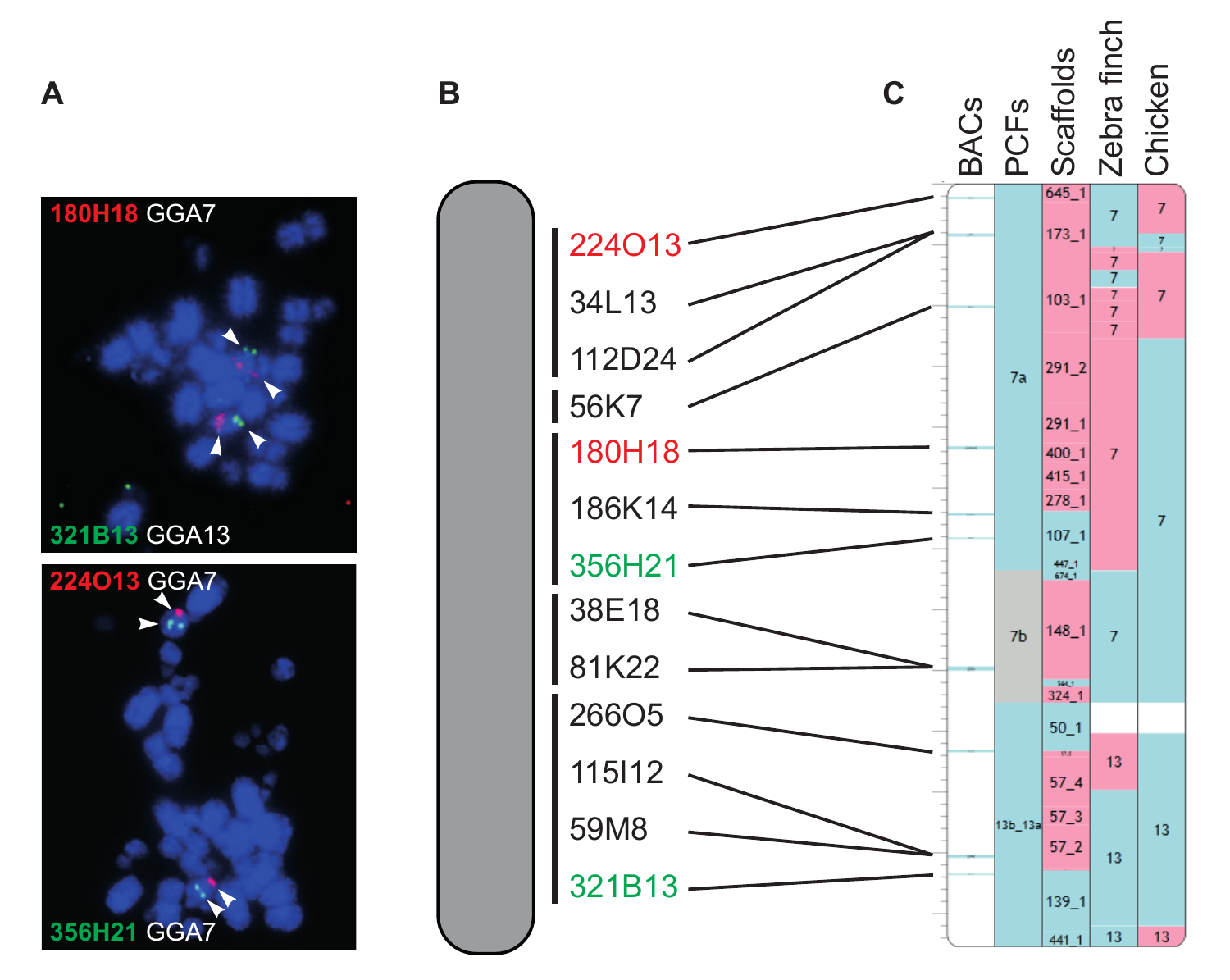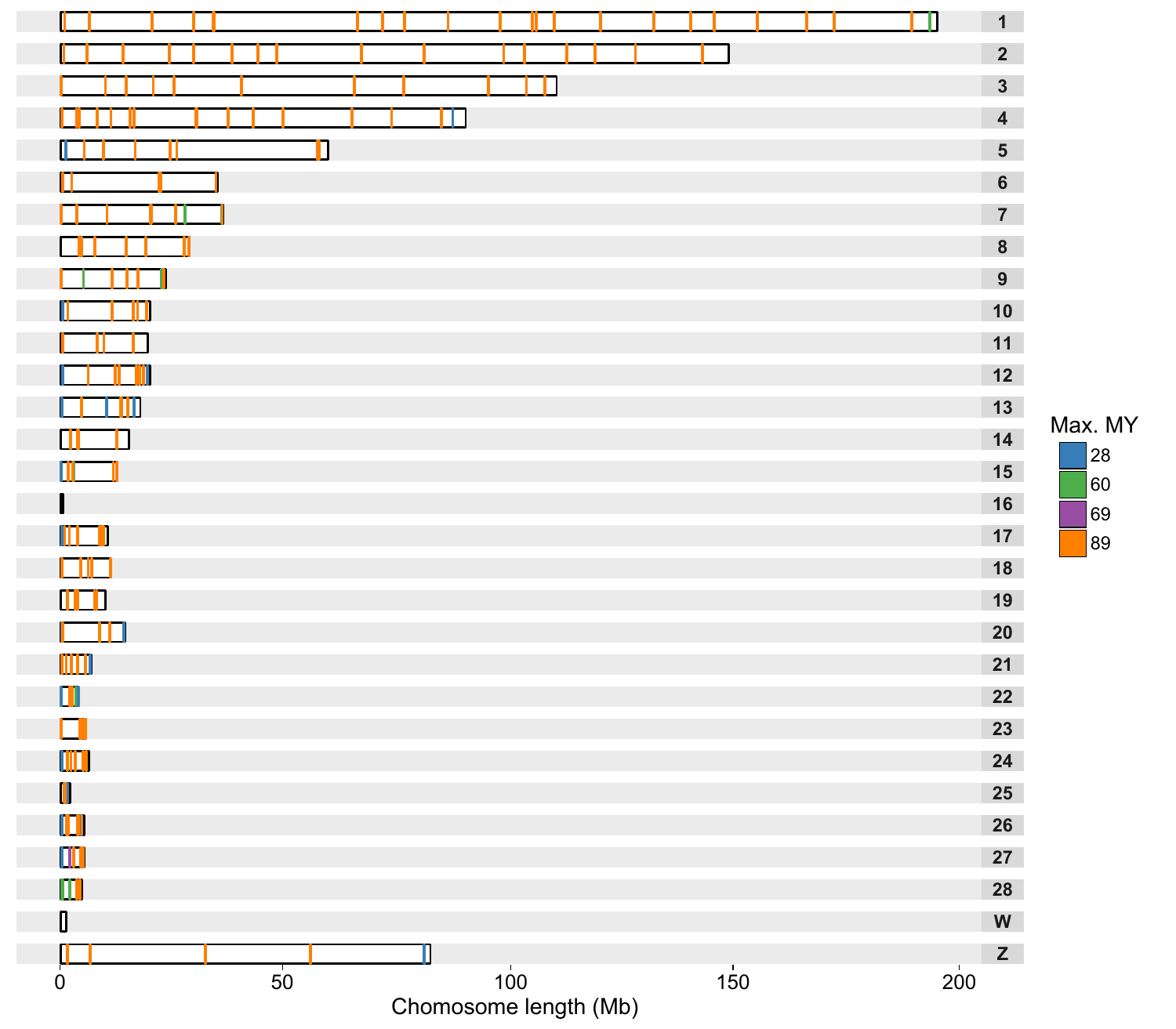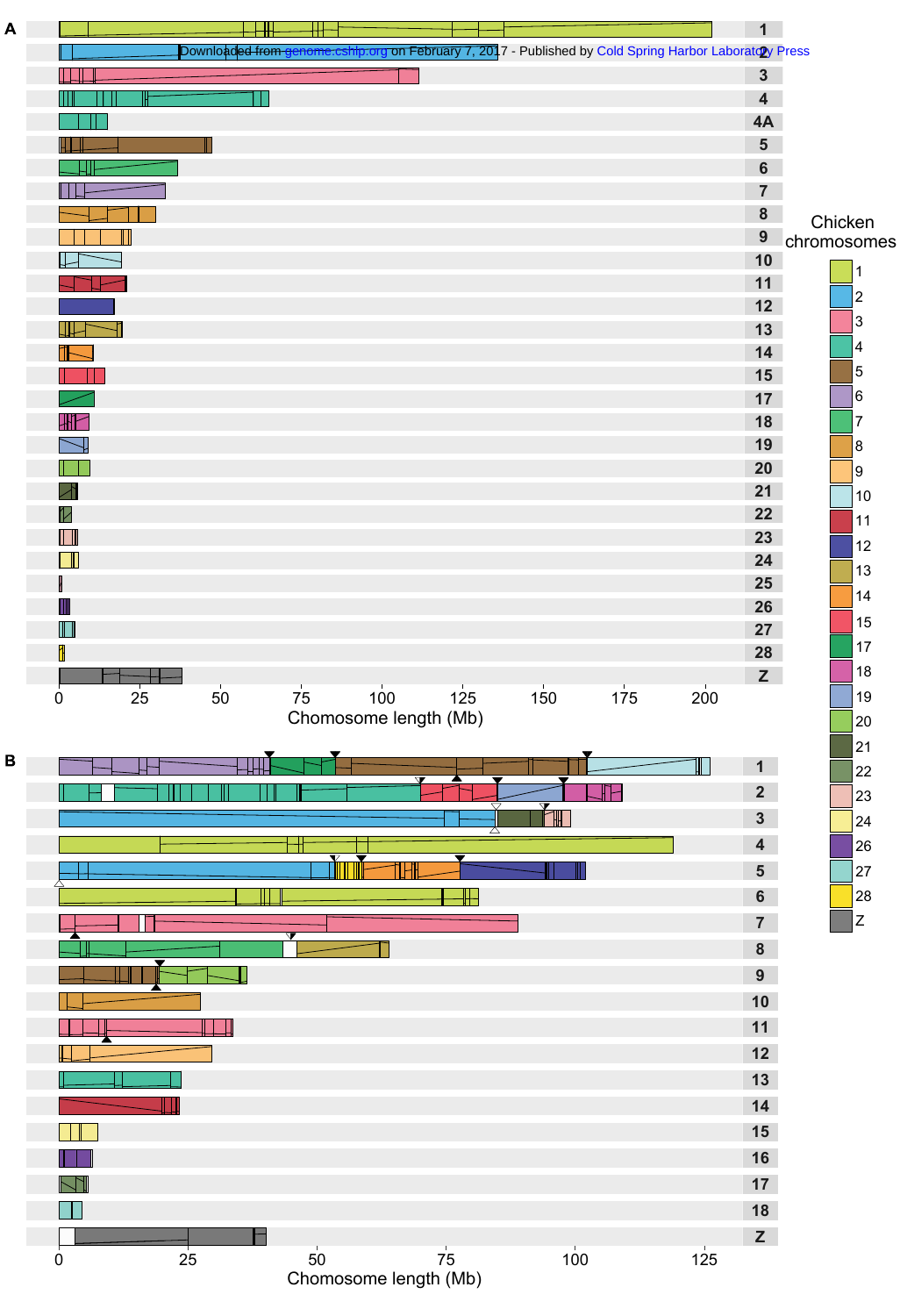